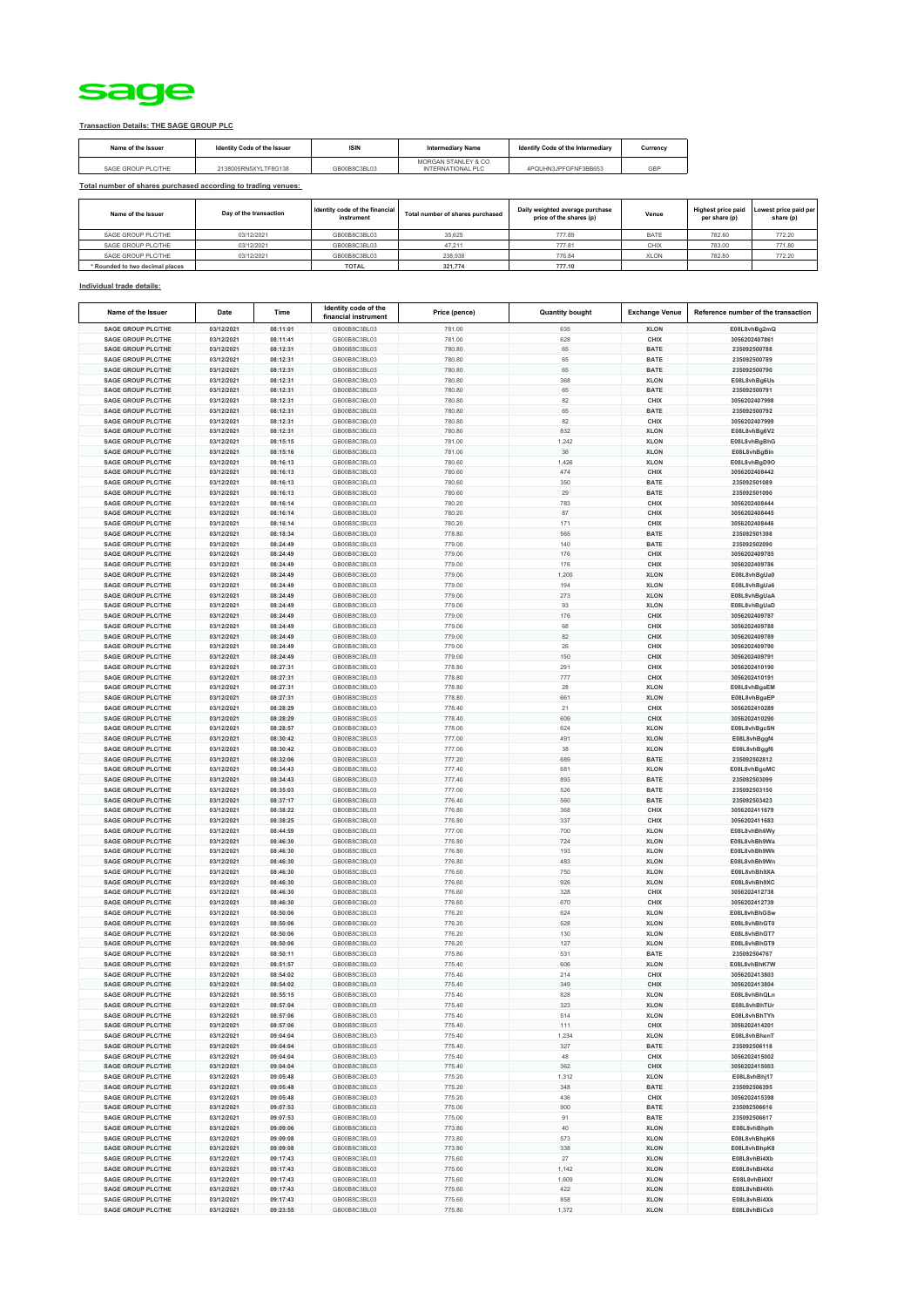| <b>SAGE GROUP PLC/THE</b>                              | 03/12/2021 | 09:23:55 | GB00B8C3BL03 | 775.80 | 900   | <b>XLON</b> | E08L8vhBiCx4  |
|--------------------------------------------------------|------------|----------|--------------|--------|-------|-------------|---------------|
| <b>SAGE GROUP PLC/THE</b>                              | 03/12/2021 | 09:23:55 | GB00B8C3BL03 | 775.80 | 472   | <b>XLON</b> | E08L8vhBiCx6  |
| <b>SAGE GROUP PLC/THE</b>                              | 03/12/2021 | 09:23:55 | GB00B8C3BL03 | 775.80 | 367   | <b>XLON</b> | E08L8vhBiCx8  |
| <b>SAGE GROUP PLC/THE</b>                              | 03/12/2021 | 09:30:36 | GB00B8C3BL03 | 775.20 | 230   | <b>BATE</b> | 235092508549  |
| <b>SAGE GROUP PLC/THE</b>                              | 03/12/2021 | 09:30:36 | GB00B8C3BL03 | 775.20 | 280   | CHIX        | 3056202418507 |
| <b>SAGE GROUP PLC/THE</b>                              | 03/12/2021 | 09:30:36 | GB00B8C3BL03 | 775.20 | 490   | <b>XLON</b> | E08L8vhBiNP8  |
| <b>SAGE GROUP PLC/THE</b>                              | 03/12/2021 | 09:30:36 | GB00B8C3BL03 | 775.20 | 300   | <b>XLON</b> | E08L8vhBiNPA  |
|                                                        |            |          |              |        |       |             |               |
| <b>SAGE GROUP PLC/THE</b>                              | 03/12/2021 | 09:30:36 | GB00B8C3BL03 | 775.20 | 278   | <b>XLON</b> | E08L8vhBiNPC  |
| <b>SAGE GROUP PLC/THE</b>                              | 03/12/2021 | 09:30:36 | GB00B8C3BL03 | 775.20 | 273   | <b>XLON</b> | E08L8vhBiNPO  |
| <b>SAGE GROUP PLC/THE</b>                              | 03/12/2021 | 09:30:36 | GB00B8C3BL03 | 775.20 | 95    | CHIX        | 3056202418508 |
| <b>SAGE GROUP PLC/THE</b>                              | 03/12/2021 | 09:30:36 | GB00B8C3BL03 | 775.20 | 16    | <b>BATE</b> | 235092508550  |
| <b>SAGE GROUP PLC/THE</b>                              | 03/12/2021 | 09:30:36 | GB00B8C3BL03 | 775.20 | 201   | <b>BATE</b> | 235092508551  |
| <b>SAGE GROUP PLC/THE</b>                              | 03/12/2021 | 09:30:36 | GB00B8C3BL03 | 775.20 | 93    | CHIX        | 3056202418509 |
| <b>SAGE GROUP PLC/THE</b>                              | 03/12/2021 | 09:30:36 | GB00B8C3BL03 | 775.20 | 39    | <b>BATE</b> | 235092508552  |
| <b>SAGE GROUP PLC/THE</b>                              | 03/12/2021 | 09:30:36 | GB00B8C3BL03 | 775.20 | 37    | CHIX        | 3056202418510 |
| <b>SAGE GROUP PLC/THE</b>                              | 03/12/2021 | 09:30:36 | GB00B8C3BL03 | 775.20 | 95    | CHIX        | 3056202418511 |
| <b>SAGE GROUP PLC/THE</b>                              | 03/12/2021 | 09:30:36 | GB00B8C3BL03 | 775.20 | 391   | CHIX        | 3056202418512 |
| <b>SAGE GROUP PLC/THE</b>                              |            |          |              |        |       |             |               |
|                                                        | 03/12/2021 | 09:30:36 | GB00B8C3BL03 | 775.20 | 103   | CHIX        | 3056202418513 |
| <b>SAGE GROUP PLC/THE</b>                              | 03/12/2021 | 09:30:37 | GB00B8C3BL03 | 775.20 | 470   | CHIX        | 3056202418514 |
| <b>SAGE GROUP PLC/THE</b>                              | 03/12/2021 | 09:37:40 | GB00B8C3BL03 | 776.40 | 670   | <b>XLON</b> | E08L8vhBiXi9  |
| <b>SAGE GROUP PLC/THE</b>                              | 03/12/2021 | 09:39:17 | GB00B8C3BL03 | 776.00 | 192   | CHIX        | 3056202419473 |
| <b>SAGE GROUP PLC/THE</b>                              | 03/12/2021 | 09:39:17 | GB00B8C3BL03 | 776.00 | 409   | <b>BATE</b> | 235092509245  |
| <b>SAGE GROUP PLC/THE</b>                              | 03/12/2021 | 09:39:17 | GB00B8C3BL03 | 776.00 | 1,541 | <b>XLON</b> | E08L8vhBiZQR  |
| <b>SAGE GROUP PLC/THE</b>                              | 03/12/2021 | 09:39:17 | GB00B8C3BL03 | 776.00 | 320   | CHIX        | 3056202419474 |
| <b>SAGE GROUP PLC/THE</b>                              | 03/12/2021 | 09:39:17 | GB00B8C3BL03 | 776.00 | 1,199 | CHIX        | 3056202419475 |
| <b>SAGE GROUP PLC/THE</b>                              | 03/12/2021 | 09:47:55 | GB00B8C3BL03 | 775.80 | 647   | CHIX        | 3056202420377 |
| <b>SAGE GROUP PLC/THE</b>                              | 03/12/2021 | 09:47:55 | GB00B8C3BL03 | 775.80 | 518   | <b>BATE</b> | 235092509991  |
| <b>SAGE GROUP PLC/THE</b>                              | 03/12/2021 | 09:47:55 | GB00B8C3BL03 | 775.80 | 812   | <b>XLON</b> | E08L8vhBijij  |
| <b>SAGE GROUP PLC/THE</b>                              | 03/12/2021 | 09:47:55 | GB00B8C3BL03 | 775.80 | 1,137 | <b>XLON</b> | E08L8vhBijim  |
| <b>SAGE GROUP PLC/THE</b>                              | 03/12/2021 | 09:53:56 | GB00B8C3BL03 | 777.60 | 170   | <b>BATE</b> | 235092510568  |
|                                                        |            |          |              |        |       |             | E08L8vhBishl  |
| <b>SAGE GROUP PLC/THE</b>                              | 03/12/2021 | 09:53:56 | GB00B8C3BL03 | 777.60 | 441   | <b>XLON</b> | E08L8vhBishK  |
| <b>SAGE GROUP PLC/THE</b>                              | 03/12/2021 | 09:53:56 | GB00B8C3BL03 | 777.60 | 759   | <b>XLON</b> |               |
| <b>SAGE GROUP PLC/THE</b>                              | 03/12/2021 | 09:53:56 | GB00B8C3BL03 | 777.60 | 1,004 | <b>XLON</b> | E08L8vhBishM  |
| <b>SAGE GROUP PLC/THE</b>                              | 03/12/2021 | 09:53:56 | GB00B8C3BL03 | 777.60 | 504   | <b>XLON</b> | E08L8vhBishQ  |
| <b>SAGE GROUP PLC/THE</b>                              | 03/12/2021 | 09:53:56 | GB00B8C3BL03 | 777.60 | 63    | <b>BATE</b> | 235092510569  |
| <b>SAGE GROUP PLC/THE</b>                              | 03/12/2021 | 09:53:56 | GB00B8C3BL03 | 777.60 | 107   | <b>BATE</b> | 235092510570  |
| <b>SAGE GROUP PLC/THE</b>                              | 03/12/2021 | 09:53:56 | GB00B8C3BL03 | 777.60 | 170   | <b>BATE</b> | 235092510571  |
| <b>SAGE GROUP PLC/THE</b>                              | 03/12/2021 | 09:53:56 | GB00B8C3BL03 | 777.60 | 107   | <b>BATE</b> | 235092510572  |
| <b>SAGE GROUP PLC/THE</b>                              | 03/12/2021 | 09:53:56 | GB00B8C3BL03 | 777.60 | 63    | <b>BATE</b> | 235092510573  |
| <b>SAGE GROUP PLC/THE</b>                              | 03/12/2021 | 09:53:56 | GB00B8C3BL03 | 777.60 | 107   | <b>BATE</b> | 235092510574  |
| <b>SAGE GROUP PLC/THE</b>                              | 03/12/2021 | 09:53:56 | GB00B8C3BL03 | 777.60 | 336   | <b>XLON</b> | E08L8vhBishp  |
| <b>SAGE GROUP PLC/THE</b>                              | 03/12/2021 | 09:53:56 | GB00B8C3BL03 | 777.60 | 24    | <b>XLON</b> | E08L8vhBishr  |
| <b>SAGE GROUP PLC/THE</b>                              | 03/12/2021 | 09:56:05 | GB00B8C3BL03 | 777.80 | 1,081 | <b>XLON</b> | E08L8vhBiw02  |
|                                                        |            |          |              |        |       |             |               |
| <b>SAGE GROUP PLC/THE</b>                              | 03/12/2021 | 09:59:31 | GB00B8C3BL03 | 777.80 | 1,025 | <b>XLON</b> | E08L8vhBizZg  |
| <b>SAGE GROUP PLC/THE</b>                              | 03/12/2021 | 10:01:59 | GB00B8C3BL03 | 778.00 | 1,125 | <b>XLON</b> | E08L8vhBj2hR  |
| <b>SAGE GROUP PLC/THE</b>                              | 03/12/2021 | 10:03:32 | GB00B8C3BL03 | 778.00 | 957   | <b>XLON</b> | E08L8vhBj4cC  |
| <b>SAGE GROUP PLC/THE</b>                              | 03/12/2021 | 10:08:20 | GB00B8C3BL03 | 779.20 | 300   | <b>BATE</b> | 235092511737  |
| <b>SAGE GROUP PLC/THE</b>                              | 03/12/2021 | 10:08:20 | GB00B8C3BL03 | 779.20 | 853   | <b>BATE</b> | 235092511738  |
| <b>SAGE GROUP PLC/THE</b>                              | 03/12/2021 | 10:08:20 | GB00B8C3BL03 | 779.20 | 47    | <b>XLON</b> | E08L8vhBjBcw  |
| <b>SAGE GROUP PLC/THE</b>                              | 03/12/2021 | 10:08:20 | GB00B8C3BL03 | 779.20 | 928   | <b>XLON</b> | E08L8vhBjBcy  |
| <b>SAGE GROUP PLC/THE</b>                              | 03/12/2021 | 10:12:13 | GB00B8C3BL03 | 779.00 | 903   | <b>XLON</b> | E08L8vhBjGkl  |
| <b>SAGE GROUP PLC/THE</b>                              | 03/12/2021 | 10:12:13 | GB00B8C3BL03 | 779.00 | 891   | <b>XLON</b> | E08L8vhBjGkn  |
| <b>SAGE GROUP PLC/THE</b>                              | 03/12/2021 | 10:15:13 | GB00B8C3BL03 | 777.80 | 651   | <b>XLON</b> | E08L8vhBjKza  |
| <b>SAGE GROUP PLC/THE</b>                              | 03/12/2021 | 10:15:14 | GB00B8C3BL03 | 777.80 | 271   | <b>XLON</b> | E08L8vhBjL1i  |
| <b>SAGE GROUP PLC/THE</b>                              | 03/12/2021 | 10:15:39 | GB00B8C3BL03 | 777.00 | 499   | <b>XLON</b> | E08L8vhBjLml  |
|                                                        |            |          |              |        |       |             |               |
| <b>SAGE GROUP PLC/THE</b>                              | 03/12/2021 | 10:15:39 | GB00B8C3BL03 | 777.00 | 373   | <b>XLON</b> | E08L8vhBjLmN  |
| <b>SAGE GROUP PLC/THE</b>                              | 03/12/2021 | 10:23:46 | GB00B8C3BL03 | 775.60 | 155   | <b>XLON</b> | E08L8vhBjZxL  |
| <b>SAGE GROUP PLC/THE</b>                              | 03/12/2021 | 10:23:46 | GB00B8C3BL03 | 775.60 | 585   | <b>XLON</b> | E08L8vhBjZxj  |
| <b>SAGE GROUP PLC/THE</b>                              | 03/12/2021 | 10:23:46 | GB00B8C3BL03 | 775.60 | 99    | <b>XLON</b> | E08L8vhBjZxl  |
| <b>SAGE GROUP PLC/THE</b>                              | 03/12/2021 | 10:23:55 | GB00B8C3BL03 | 776.00 | 680   | CHIX        | 3056202424946 |
| <b>SAGE GROUP PLC/THE</b>                              | 03/12/2021 | 10:23:55 | GB00B8C3BL03 | 776.00 | 73    | <b>XLON</b> | E08L8vhBjal7  |
| <b>SAGE GROUP PLC/THE</b>                              | 03/12/2021 | 10:23:55 | GB00B8C3BL03 | 776.00 | 1,973 | <b>XLON</b> | E08L8vhBjal9  |
| <b>SAGE GROUP PLC/THE</b>                              | 03/12/2021 | 10:26:13 | GB00B8C3BL03 | 776.40 | 877   | <b>XLON</b> | E08L8vhBjcrZ  |
| <b>SAGE GROUP PLC/THE</b>                              | 03/12/2021 | 10:32:44 | GB00B8C3BL03 | 776.00 | 1,200 | <b>XLON</b> | E08L8vhBjlKs  |
| SAGE GROUP PLC/THE                                     | 03/12/2021 | 10:32:44 | GB00B8C3BL03 | 776.00 | 94    | CHIX        | 3056202425839 |
| <b>SAGE GROUP PLC/THE</b>                              | 03/12/2021 | 10:32:44 | GB00B8C3BL03 | 776.00 | 74    | <b>BATE</b> | 235092514104  |
| <b>SAGE GROUP PLC/THE</b>                              | 03/12/2021 | 10:32:44 | GB00B8C3BL03 | 776.00 | 94    | CHIX        | 3056202425840 |
| SAGE GROUP PLC/THE                                     | 03/12/2021 | 10:32:44 | GB00B8C3BL03 | 776.00 | 495   | <b>XLON</b> | E08L8vhBjlL4  |
| <b>SAGE GROUP PLC/THE</b>                              | 03/12/2021 | 10:32:44 | GB00B8C3BL03 | 776.00 | 53    | <b>XLON</b> | E08L8vhBjlL7  |
| <b>SAGE GROUP PLC/THE</b>                              |            |          |              |        |       |             |               |
|                                                        | 03/12/2021 | 10:32:44 | GB00B8C3BL03 | 776.00 | 94    | CHIX        | 3056202425841 |
| <b>SAGE GROUP PLC/THE</b><br><b>SAGE GROUP PLC/THE</b> | 03/12/2021 | 10:32:44 | GB00B8C3BL03 | 776.00 | 868   | <b>XLON</b> | E08L8vhBjILO  |
|                                                        | 03/12/2021 | 10:35:02 | GB00B8C3BL03 | 776.20 | 840   | <b>XLON</b> | E08L8vhBjnrR  |
| <b>SAGE GROUP PLC/THE</b>                              | 03/12/2021 | 10:40:32 | GB00B8C3BL03 | 776.20 | 1,182 | <b>XLON</b> | E08L8vhBjvcE  |
| <b>SAGE GROUP PLC/THE</b>                              | 03/12/2021 | 10:45:13 | GB00B8C3BL03 | 776.40 | 885   | <b>XLON</b> | E08L8vhBk1fW  |
| <b>SAGE GROUP PLC/THE</b>                              | 03/12/2021 | 10:45:13 | GB00B8C3BL03 | 776.40 | 1,016 | <b>XLON</b> | E08L8vhBk1fb  |
| <b>SAGE GROUP PLC/THE</b>                              | 03/12/2021 | 10:45:13 | GB00B8C3BL03 | 776.40 | 152   | <b>XLON</b> | E08L8vhBk1fZ  |
| <b>SAGE GROUP PLC/THE</b>                              | 03/12/2021 | 10:45:13 | GB00B8C3BL03 | 776.40 | 54    | <b>XLON</b> | E08L8vhBk1fe  |
| <b>SAGE GROUP PLC/THE</b>                              | 03/12/2021 | 10:45:13 | GB00B8C3BL03 | 776.40 | 101   | CHIX        | 3056202427356 |
| <b>SAGE GROUP PLC/THE</b>                              | 03/12/2021 | 10:45:13 | GB00B8C3BL03 | 776.40 | 263   | BATE        | 235092515175  |
| <b>SAGE GROUP PLC/THE</b>                              | 03/12/2021 | 10:45:13 | GB00B8C3BL03 | 776.40 | 243   | CHIX        | 3056202427357 |
| <b>SAGE GROUP PLC/THE</b>                              | 03/12/2021 | 10:45:13 | GB00B8C3BL03 | 776.40 | 21    | <b>BATE</b> | 235092515176  |
| <b>SAGE GROUP PLC/THE</b>                              | 03/12/2021 | 10:45:13 | GB00B8C3BL03 | 776.40 | 11    | <b>XLON</b> | E08L8vhBk1fy  |
| <b>SAGE GROUP PLC/THE</b>                              | 03/12/2021 | 10:48:35 | GB00B8C3BL03 | 777.60 | 1,312 | <b>XLON</b> | E08L8vhBk5kE  |
| <b>SAGE GROUP PLC/THE</b>                              | 03/12/2021 | 10:48:35 | GB00B8C3BL03 | 777.60 | 337   | CHIX        | 3056202427785 |
| <b>SAGE GROUP PLC/THE</b>                              | 03/12/2021 | 10:48:35 | GB00B8C3BL03 | 777.60 | 99    | CHIX        | 3056202427786 |
| <b>SAGE GROUP PLC/THE</b>                              | 03/12/2021 | 10:48:50 | GB00B8C3BL03 | 777.40 | 348   | CHIX        | 3056202427837 |
| <b>SAGE GROUP PLC/THE</b>                              | 03/12/2021 | 10:51:02 | GB00B8C3BL03 | 777.00 | 105   | CHIX        | 3056202428229 |
| <b>SAGE GROUP PLC/THE</b>                              | 03/12/2021 | 10:51:02 | GB00B8C3BL03 | 777.00 | 806   | CHIX        | 3056202428230 |
| <b>SAGE GROUP PLC/THE</b>                              | 03/12/2021 | 10:53:29 | GB00B8C3BL03 | 777.20 | 33    | BATE        | 235092515890  |
|                                                        |            |          |              |        |       |             |               |
| <b>SAGE GROUP PLC/THE</b>                              | 03/12/2021 | 10:53:29 | GB00B8C3BL03 | 777.20 | 919   | BATE        | 235092515891  |
| <b>SAGE GROUP PLC/THE</b>                              | 03/12/2021 | 11:03:06 | GB00B8C3BL03 | 779.20 | 158   | <b>BATE</b> | 235092516648  |
| <b>SAGE GROUP PLC/THE</b>                              | 03/12/2021 | 11:03:06 | GB00B8C3BL03 | 779.20 | 530   | CHIX        | 3056202429482 |
| <b>SAGE GROUP PLC/THE</b>                              | 03/12/2021 | 11:03:06 | GB00B8C3BL03 | 779.20 | 199   | CHIX        | 3056202429483 |
| <b>SAGE GROUP PLC/THE</b>                              | 03/12/2021 | 11:03:06 | GB00B8C3BL03 | 779.20 | 1,200 | <b>XLON</b> | E08L8vhBkRBN  |
| <b>SAGE GROUP PLC/THE</b>                              | 03/12/2021 | 11:03:06 | GB00B8C3BL03 | 779.20 | 76    | <b>BATE</b> | 235092516650  |
| <b>SAGE GROUP PLC/THE</b>                              | 03/12/2021 | 11:03:06 | GB00B8C3BL03 | 779.20 | 111   | CHIX        | 3056202429486 |
| <b>SAGE GROUP PLC/THE</b>                              | 03/12/2021 | 11:03:06 | GB00B8C3BL03 | 779.20 | 100   | <b>XLON</b> | E08L8vhBkRBf  |
| <b>SAGE GROUP PLC/THE</b>                              | 03/12/2021 | 11:03:40 | GB00B8C3BL03 | 779.40 | $100$ | <b>XLON</b> | E08L8vhBkSM6  |
| <b>SAGE GROUP PLC/THE</b>                              | 03/12/2021 | 11:03:40 | GB00B8C3BL03 | 779.40 | 1,057 | <b>XLON</b> | E08L8vhBkSM8  |
| <b>SAGE GROUP PLC/THE</b>                              | 03/12/2021 | 11:03:40 | GB00B8C3BL03 | 779.40 | 67    | <b>XLON</b> | E08L8vhBkSME  |
| <b>SAGE GROUP PLC/THE</b>                              | 03/12/2021 | 11:03:40 | GB00B8C3BL03 | 779.40 | 243   | <b>BATE</b> | 235092516720  |
| <b>SAGE GROUP PLC/THE</b>                              | 03/12/2021 | 11:03:40 | GB00B8C3BL03 | 779.40 | 82    | <b>BATE</b> | 235092516721  |
| <b>SAGE GROUP PLC/THE</b>                              |            |          |              | 779.40 | 406   | <b>XLON</b> | E08L8vhBkSqj  |
|                                                        |            |          |              |        |       |             |               |
|                                                        | 03/12/2021 | 11:04:00 | GB00B8C3BL03 |        |       |             |               |
| <b>SAGE GROUP PLC/THE</b>                              | 03/12/2021 | 11:04:07 | GB00B8C3BL03 | 779.20 | 534   | <b>XLON</b> | E08L8vhBkT8v  |
| <b>SAGE GROUP PLC/THE</b>                              | 03/12/2021 | 11:11:42 | GB00B8C3BL03 | 779.60 | 122   | CHIX        | 3056202430458 |
| <b>SAGE GROUP PLC/THE</b>                              | 03/12/2021 | 11:11:42 | GB00B8C3BL03 | 779.60 | 71    | <b>BATE</b> | 235092517381  |
| <b>SAGE GROUP PLC/THE</b>                              | 03/12/2021 | 11:11:42 | GB00B8C3BL03 | 779.60 | 122   | CHIX        | 3056202430459 |
| <b>SAGE GROUP PLC/THE</b>                              | 03/12/2021 | 11:11:42 | GB00B8C3BL03 | 779.60 | 62    | CHIX        | 3056202430460 |
| <b>SAGE GROUP PLC/THE</b>                              | 03/12/2021 | 11:11:42 | GB00B8C3BL03 | 779.60 | 13    | BATE        | 235092517382  |
| <b>SAGE GROUP PLC/THE</b>                              | 03/12/2021 | 11:11:42 | GB00B8C3BL03 | 779.60 | 838   | <b>XLON</b> | E08L8vhBkeDA  |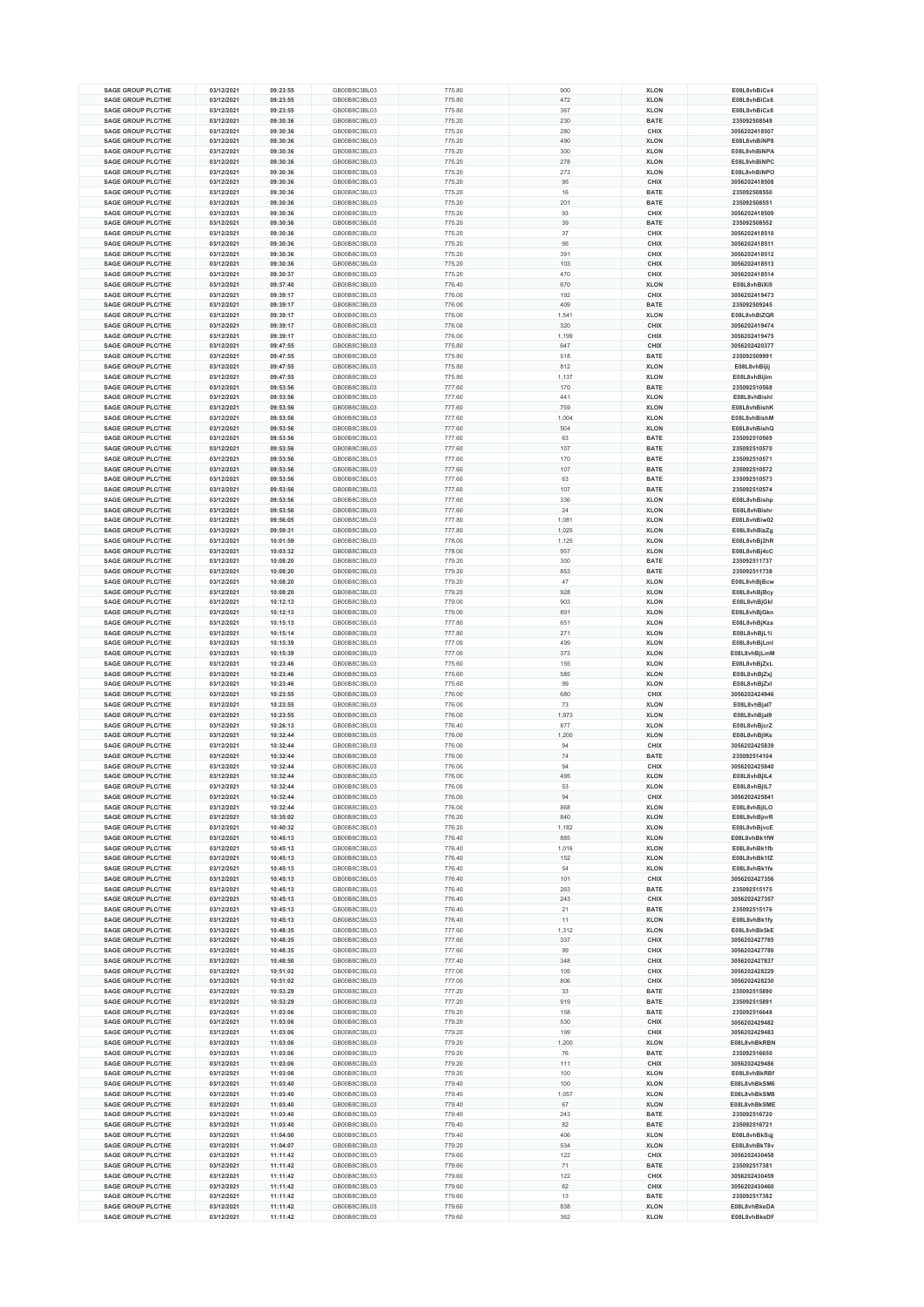|                                                        | 03/12/2021               |          |                              |        |                      |                            |                               |
|--------------------------------------------------------|--------------------------|----------|------------------------------|--------|----------------------|----------------------------|-------------------------------|
| <b>SAGE GROUP PLC/THE</b>                              |                          | 11:11:42 | GB00B8C3BL03                 | 779.60 | 532                  | <b>XLON</b>                | E08L8vhBkeDJ                  |
| <b>SAGE GROUP PLC/THE</b>                              | 03/12/2021               | 11:11:42 | GB00B8C3BL03                 | 779.60 | 12                   | <b>BATE</b>                | 235092517383                  |
| <b>SAGE GROUP PLC/THE</b>                              | 03/12/2021               | 11:11:42 | GB00B8C3BL03                 | 779.60 | 60                   | CHIX                       | 3056202430461                 |
| <b>SAGE GROUP PLC/THE</b>                              | 03/12/2021               | 11:11:42 | GB00B8C3BL03                 | 779.60 | 778                  | <b>XLON</b>                | E08L8vhBkeDi                  |
| <b>SAGE GROUP PLC/THE</b>                              | 03/12/2021               | 11:14:14 | GB00B8C3BL03                 | 779.60 | 29                   | <b>BATE</b>                | 235092517483                  |
| <b>SAGE GROUP PLC/THE</b>                              | 03/12/2021               | 11:14:14 | GB00B8C3BL03                 | 779.60 | 321                  | <b>BATE</b>                | 235092517484                  |
| <b>SAGE GROUP PLC/THE</b>                              | 03/12/2021               | 11:14:14 | GB00B8C3BL03                 | 779.60 | 65                   | <b>BATE</b>                | 235092517485                  |
| <b>SAGE GROUP PLC/THE</b>                              | 03/12/2021               | 11:14:14 | GB00B8C3BL03                 | 779.60 | 342                  | <b>BATE</b>                | 235092517486                  |
| <b>SAGE GROUP PLC/THE</b>                              | 03/12/2021               | 11:14:14 | GB00B8C3BL03                 | 779.60 | 175                  | <b>BATE</b>                | 235092517487                  |
| <b>SAGE GROUP PLC/THE</b>                              | 03/12/2021               | 11:15:21 | GB00B8C3BL03                 | 778.80 | 941                  | <b>XLON</b>                | E08L8vhBkiFm                  |
| SAGE GROUP PLC/THE                                     |                          |          |                              |        |                      |                            |                               |
|                                                        | 03/12/2021               | 11:21:55 | GB00B8C3BL03                 | 779.20 | 18                   | CHIX                       | 3056202431463                 |
| <b>SAGE GROUP PLC/THE</b>                              | 03/12/2021               | 11:21:55 | GB00B8C3BL03                 | 779.20 | 101                  | <b>BATE</b>                | 235092518045                  |
| <b>SAGE GROUP PLC/THE</b>                              | 03/12/2021               | 11:21:55 | GB00B8C3BL03                 | 779.20 | 38                   | <b>BATE</b>                | 235092518046                  |
| <b>SAGE GROUP PLC/THE</b>                              | 03/12/2021               | 11:21:55 | GB00B8C3BL03                 | 779.20 | 53                   | CHIX                       | 3056202431464                 |
| <b>SAGE GROUP PLC/THE</b>                              | 03/12/2021               | 11:21:55 | GB00B8C3BL03                 | 779.20 | 249                  | <b>BATE</b>                | 235092518047                  |
| SAGE GROUP PLC/THE                                     | 03/12/2021               | 11:21:55 | GB00B8C3BL03                 | 779.20 | 310                  | CHIX                       | 3056202431465                 |
| <b>SAGE GROUP PLC/THE</b>                              | 03/12/2021               | 11:21:55 | GB00B8C3BL03                 | 779.20 | 89                   | <b>BATE</b>                | 235092518048                  |
| <b>SAGE GROUP PLC/THE</b>                              | 03/12/2021               | 11:21:55 | GB00B8C3BL03                 | 779.20 | 1,328                | <b>XLON</b>                | E08L8vhBkpjT                  |
| <b>SAGE GROUP PLC/THE</b>                              |                          |          |                              |        |                      | CHIX                       | 3056202431466                 |
| <b>SAGE GROUP PLC/THE</b>                              | 03/12/2021               | 11:21:55 | GB00B8C3BL03                 | 779.20 | 215                  |                            |                               |
|                                                        | 03/12/2021               | 11:21:55 | GB00B8C3BL03                 | 779.20 | 467                  | <b>XLON</b>                | E08L8vhBkpjX                  |
| SAGE GROUP PLC/THE                                     | 03/12/2021               | 11:25:00 | GB00B8C3BL03                 | 779.40 | 999                  | <b>XLON</b>                | E08L8vhBktlF                  |
| <b>SAGE GROUP PLC/THE</b>                              | 03/12/2021               | 11:25:51 | GB00B8C3BL03                 | 779.40 | 1,006                | <b>XLON</b>                | E08L8vhBkuRk                  |
| <b>SAGE GROUP PLC/THE</b>                              | 03/12/2021               | 11:28:33 | GB00B8C3BL03                 | 779.20 | 269                  | <b>XLON</b>                | E08L8vhBkyMS                  |
| <b>SAGE GROUP PLC/THE</b>                              | 03/12/2021               | 11:28:33 | GB00B8C3BL03                 | 779.20 | 592                  | <b>XLON</b>                | E08L8vhBkyMU                  |
| <b>SAGE GROUP PLC/THE</b>                              | 03/12/2021               | 11:36:06 | GB00B8C3BL03                 | 779.80 | 1,133                | <b>XLON</b>                | E08L8vhBI6Na                  |
| <b>SAGE GROUP PLC/THE</b>                              | 03/12/2021               | 11:36:06 | GB00B8C3BL03                 | 779.80 | 403                  | <b>XLON</b>                | E08L8vhBI6Nc                  |
| <b>SAGE GROUP PLC/THE</b>                              | 03/12/2021               | 11:36:06 | GB00B8C3BL03                 | 779.80 | 286                  | <b>XLON</b>                | E08L8vhBI6Ng                  |
| <b>SAGE GROUP PLC/THE</b>                              | 03/12/2021               | 11:36:06 | GB00B8C3BL03                 | 779.80 | 403                  | <b>XLON</b>                | E08L8vhBI6Nk                  |
|                                                        |                          |          |                              |        |                      |                            |                               |
| <b>SAGE GROUP PLC/THE</b>                              | 03/12/2021               | 11:36:06 | GB00B8C3BL03                 | 779.80 | 403                  | <b>XLON</b>                | E08L8vhBI6Nn                  |
| <b>SAGE GROUP PLC/THE</b>                              | 03/12/2021               | 11:36:06 | GB00B8C3BL03                 | 779.80 | 117                  | <b>XLON</b>                | E08L8vhBI6Nr                  |
| SAGE GROUP PLC/THE                                     | 03/12/2021               | 11:36:06 | GB00B8C3BL03                 | 779.80 | 327                  | <b>XLON</b>                | E08L8vhBI6Nx                  |
| <b>SAGE GROUP PLC/THE</b>                              | 03/12/2021               | 11:36:06 | GB00B8C3BL03                 | 779.80 | 76                   | <b>XLON</b>                | E08L8vhBI6Nz                  |
| <b>SAGE GROUP PLC/THE</b>                              | 03/12/2021               | 11:36:06 | GB00B8C3BL03                 | 779.80 | 156                  | <b>XLON</b>                | E08L8vhBI6OB                  |
| <b>SAGE GROUP PLC/THE</b>                              | 03/12/2021               | 11:39:53 | GB00B8C3BL03                 | 779.60 | 10                   | <b>BATE</b>                | 235092519467                  |
| <b>SAGE GROUP PLC/THE</b>                              | 03/12/2021               | 11:42:30 | GB00B8C3BL03                 | 779.40 | 1,504                | <b>XLON</b>                | E08L8vhBIDBs                  |
| <b>SAGE GROUP PLC/THE</b>                              | 03/12/2021               | 11:43:56 | GB00B8C3BL03                 | 780.00 | 1,320                | <b>XLON</b>                | E08L8vhBIEPL                  |
| <b>SAGE GROUP PLC/THE</b>                              | 03/12/2021               | 11:43:56 | GB00B8C3BL03                 | 780.00 | 350                  | <b>BATE</b>                | 235092519777                  |
|                                                        |                          |          |                              |        |                      |                            |                               |
| <b>SAGE GROUP PLC/THE</b>                              | 03/12/2021               | 11:52:13 | GB00B8C3BL03                 | 779.80 | 524                  | <b>XLON</b>                | E08L8vhBIMaJ                  |
| <b>SAGE GROUP PLC/THE</b>                              | 03/12/2021               | 11:52:13 | GB00B8C3BL03                 | 779.80 | 51                   | <b>XLON</b>                | E08L8vhBlMaL                  |
| <b>SAGE GROUP PLC/THE</b>                              | 03/12/2021               | 11:53:26 | GB00B8C3BL03                 | 779.80 | 1                    | CHIX                       | 3056202434594                 |
| SAGE GROUP PLC/THE                                     | 03/12/2021               | 11:53:26 | GB00B8C3BL03                 | 779.80 | $\ddot{\phantom{1}}$ | CHIX                       | 3056202434595                 |
| <b>SAGE GROUP PLC/THE</b>                              | 03/12/2021               | 11:53:26 | GB00B8C3BL03                 | 779.80 | 21                   | <b>BATE</b>                | 235092520432                  |
| <b>SAGE GROUP PLC/THE</b>                              | 03/12/2021               | 11:53:26 | GB00B8C3BL03                 | 779.80 | 23                   | <b>BATE</b>                | 235092520433                  |
| <b>SAGE GROUP PLC/THE</b>                              | 03/12/2021               | 11:53:26 | GB00B8C3BL03                 | 779.80 | 568                  | <b>BATE</b>                | 235092520434                  |
| <b>SAGE GROUP PLC/THE</b>                              | 03/12/2021               | 11:53:41 | GB00B8C3BL03                 | 779.60 | 12                   | <b>BATE</b>                | 235092520447                  |
| <b>SAGE GROUP PLC/THE</b>                              | 03/12/2021               | 11:54:37 | GB00B8C3BL03                 | 779.60 | 16                   | CHIX                       | 3056202434804                 |
|                                                        |                          |          |                              |        |                      |                            |                               |
| <b>SAGE GROUP PLC/THE</b>                              | 03/12/2021               | 11:54:37 | GB00B8C3BL03                 | 779.60 | 137                  | CHIX                       | 3056202434805                 |
| <b>SAGE GROUP PLC/THE</b>                              | 03/12/2021               | 11:54:37 | GB00B8C3BL03                 | 779.60 | 110                  | <b>BATE</b>                | 235092520571                  |
| <b>SAGE GROUP PLC/THE</b>                              | 03/12/2021               | 11:54:37 | GB00B8C3BL03                 | 779.60 | 150                  | CHIX                       | 3056202434808                 |
| <b>SAGE GROUP PLC/THE</b>                              | 03/12/2021               | 11:54:37 | GB00B8C3BL03                 | 779.60 | 42                   | <b>BATE</b>                | 235092520572                  |
| <b>SAGE GROUP PLC/THE</b>                              | 03/12/2021               | 11:54:37 | GB00B8C3BL03                 | 779.60 | 3                    | CHIX                       | 3056202434809                 |
| <b>SAGE GROUP PLC/THE</b>                              | 03/12/2021               | 11:54:37 | GB00B8C3BL03                 | 779.60 | 23                   | CHIX                       | 3056202434810                 |
| <b>SAGE GROUP PLC/THE</b>                              | 03/12/2021               | 11:54:37 | GB00B8C3BL03                 | 779.60 | 27                   | <b>BATE</b>                | 235092520573                  |
| <b>SAGE GROUP PLC/THE</b>                              | 03/12/2021               | 11:54:37 | GB00B8C3BL03                 | 779.60 | 595                  | <b>XLON</b>                | E08L8vhBIPeX                  |
| <b>SAGE GROUP PLC/THE</b>                              | 03/12/2021               | 11:54:37 | GB00B8C3BL03                 | 779.60 | 385                  | <b>XLON</b>                | E08L8vhBIPed                  |
| <b>SAGE GROUP PLC/THE</b>                              | 03/12/2021               | 11:54:37 | GB00B8C3BL03                 | 779.60 | 605                  | <b>XLON</b>                | E08L8vhBIPeZ                  |
|                                                        |                          |          |                              |        |                      |                            |                               |
| <b>SAGE GROUP PLC/THE</b>                              | 03/12/2021               | 11:54:37 | GB00B8C3BL03                 | 779.60 | 153                  | CHIX                       | 3056202434811                 |
| <b>SAGE GROUP PLC/THE</b>                              | 03/12/2021               | 11:54:37 | GB00B8C3BL03                 | 779.60 | 42                   | CHIX                       | 3056202434812                 |
| <b>SAGE GROUP PLC/THE</b>                              | 03/12/2021               | 11:54:37 | GB00B8C3BL03                 | 779.60 | 53                   | <b>BATE</b>                | 235092520574                  |
| <b>SAGE GROUP PLC/THE</b>                              | 03/12/2021               | 11:54:37 | GB00B8C3BL03                 | 779.60 | 153                  | CHIX                       | 3056202434813                 |
| SAGE GROUP PLC/THE                                     | 03/12/2021               | 11:54:37 | GB00B8C3BL03                 | 779.60 | 53                   | <b>BATE</b>                | 235092520575                  |
| <b>SAGE GROUP PLC/THE</b>                              | 03/12/2021               | 11:54:37 | GB00B8C3BL03                 | 779.60 | 153                  | CHIX                       | 3056202434814                 |
| <b>SAGE GROUP PLC/THE</b>                              | 03/12/2021               | 11:54:37 | GB00B8C3BL03                 | 779.60 | 22                   | <b>BATE</b>                | 235092520576                  |
| <b>SAGE GROUP PLC/THE</b>                              | 03/12/2021               | 11:54:37 | GB00B8C3BL03                 | 779.60 | 21                   | <b>BATE</b>                | 235092520577                  |
| SAGE GROUP PLC/THE                                     | 03/12/2021               | 11:57:11 | GB00B8C3BL03                 | 779.60 | 1,057                | <b>XLON</b>                | E08L8vhBITI9                  |
| SAGE GROUP PLC/THE                                     | 03/12/2021               |          | GB00B8C3BL03                 | 779.60 | 61                   | <b>XLON</b>                | E08L8vhBITIC                  |
|                                                        |                          | 11:57:11 |                              |        |                      |                            |                               |
| <b>SAGE GROUP PLC/THE</b>                              | 03/12/2021               | 11:57:11 | GB00B8C3BL03                 | 779.60 | 1,009                | <b>XLON</b>                | E08L8vhBITIE                  |
| <b>SAGE GROUP PLC/THE</b>                              | 03/12/2021               | 12:01:51 | GB00B8C3BL03                 | 779.80 | 1,438                | <b>XLON</b>                | E08L8vhBIZ6J                  |
| <b>SAGE GROUP PLC/THE</b>                              | 03/12/2021               | 12:01:51 | GB00B8C3BL03                 | 779.80 | 58                   | BATE                       | 235092521263                  |
| <b>SAGE GROUP PLC/THE</b>                              | 03/12/2021               | 12:01:51 | GB00B8C3BL03                 | 779.80 | 72                   | CHIX                       | 3056202435723                 |
| <b>SAGE GROUP PLC/THE</b>                              | 03/12/2021               | 12:01:51 | GB00B8C3BL03                 | 779.80 | 80                   | CHIX                       | 3056202435724                 |
| <b>SAGE GROUP PLC/THE</b>                              | 03/12/2021               | 12:01:51 | GB00B8C3BL03                 | 779.80 | 101                  | <b>BATE</b>                | 235092521264                  |
| <b>SAGE GROUP PLC/THE</b>                              | 03/12/2021               | 12:01:51 | GB00B8C3BL03                 | 779.80 | 42                   | CHIX                       | 3056202435725                 |
| <b>SAGE GROUP PLC/THE</b>                              | 03/12/2021               | 12:01:51 | GB00B8C3BL03                 | 779.80 | 42                   | <b>BATE</b>                | 235092521265                  |
|                                                        |                          |          |                              |        |                      |                            |                               |
| <b>SAGE GROUP PLC/THE</b><br><b>SAGE GROUP PLC/THE</b> | 03/12/2021<br>03/12/2021 | 12:07:29 | GB00B8C3BL03<br>GB00B8C3BL03 | 779.80 | 836<br>95            | <b>XLON</b><br><b>XLON</b> | E08L8vhBlfbJ                  |
|                                                        |                          | 12:07:29 |                              | 779.80 |                      |                            | E08L8vhBlfbL                  |
| <b>SAGE GROUP PLC/THE</b>                              | 03/12/2021               | 12:11:12 | GB00B8C3BL03                 | 780.00 | 522                  | <b>XLON</b>                | E08L8vhBljsf                  |
| <b>SAGE GROUP PLC/THE</b>                              | 03/12/2021               | 12:11:25 | GB00B8C3BL03                 | 779.80 | 955                  | <b>XLON</b>                | E08L8vhBlkBK                  |
| <b>SAGE GROUP PLC/THE</b>                              | 03/12/2021               | 12:13:47 | GB00B8C3BL03                 | 779.80 | 496                  | <b>BATE</b>                | 235092522245                  |
| <b>SAGE GROUP PLC/THE</b>                              | 03/12/2021               | 12:13:47 | GB00B8C3BL03                 | 779.80 | 619                  | CHIX                       | 3056202437010                 |
| <b>SAGE GROUP PLC/THE</b>                              | 03/12/2021               | 12:13:47 | GB00B8C3BL03                 | 779.80 | 1,866                | <b>XLON</b>                | E08L8vhBlmmR                  |
| <b>SAGE GROUP PLC/THE</b>                              | 03/12/2021               | 12:14:47 | GB00B8C3BL03                 | 779.80 | 19                   | CHIX                       | 3056202437085                 |
| <b>SAGE GROUP PLC/THE</b>                              | 03/12/2021               | 12:14:47 | GB00B8C3BL03                 | 779.80 | 258                  | CHIX                       | 3056202437086                 |
| <b>SAGE GROUP PLC/THE</b>                              | 03/12/2021               | 12:14:48 | GB00B8C3BL03                 | 779.80 | 167                  | CHIX                       | 3056202437099                 |
| <b>SAGE GROUP PLC/THE</b>                              | 03/12/2021               | 12:14:48 | GB00B8C3BL03                 | 779.80 | 80                   | CHIX                       | 3056202437100                 |
| <b>SAGE GROUP PLC/THE</b>                              | 03/12/2021               | 12:14:48 | GB00B8C3BL03                 | 779.80 | 32                   | CHIX                       | 3056202437101                 |
| <b>SAGE GROUP PLC/THE</b>                              |                          |          |                              |        |                      |                            |                               |
|                                                        | 03/12/2021               | 12:14:48 | GB00B8C3BL03                 | 779.80 | 20                   | CHIX                       | 3056202437107                 |
| <b>SAGE GROUP PLC/THE</b>                              | 03/12/2021               | 12:14:48 | GB00B8C3BL03                 | 779.80 | 213                  | CHIX                       | 3056202437108                 |
| <b>SAGE GROUP PLC/THE</b>                              | 03/12/2021               | 12:14:48 | GB00B8C3BL03                 | 779.80 | 35                   | CHIX                       | 3056202437109                 |
| <b>SAGE GROUP PLC/THE</b>                              | 03/12/2021               | 12:14:48 | GB00B8C3BL03                 | 779.80 | 60                   | CHIX                       | 3056202437110                 |
| <b>SAGE GROUP PLC/THE</b>                              | 03/12/2021               | 12:14:48 | GB00B8C3BL03                 | 779.80 | 46                   | CHIX                       | 3056202437111                 |
| <b>SAGE GROUP PLC/THE</b>                              | 03/12/2021               | 12:23:27 | GB00B8C3BL03                 | 780.00 | 591                  | CHIX                       | 3056202437963                 |
| <b>SAGE GROUP PLC/THE</b>                              | 03/12/2021               | 12:24:40 | GB00B8C3BL03                 | 780.00 | 524                  | <b>XLON</b>                | E08L8vhBlyAQ                  |
| <b>SAGE GROUP PLC/THE</b>                              | 03/12/2021               | 12:25:58 | GB00B8C3BL03                 | 780.00 | 575                  | <b>XLON</b>                | E08L8vhBlypY                  |
| <b>SAGE GROUP PLC/THE</b>                              | 03/12/2021               | 12:30:18 | GB00B8C3BL03                 | 779.80 | 993                  | <b>XLON</b>                | E08L8vhBm2Fq                  |
| <b>SAGE GROUP PLC/THE</b>                              | 03/12/2021               | 12:30:18 | GB00B8C3BL03                 | 780.00 | 590                  | <b>BATE</b>                | 235092523431                  |
|                                                        |                          |          |                              |        |                      |                            |                               |
| <b>SAGE GROUP PLC/THE</b>                              | 03/12/2021               | 12:34:32 | GB00B8C3BL03                 | 781.00 | 300                  | <b>XLON</b>                | E08L8vhBm60G                  |
| <b>SAGE GROUP PLC/THE</b>                              |                          | 12:34:32 | GB00B8C3BL03                 | 781.00 | 240                  | <b>XLON</b>                | E08L8vhBm60I                  |
| <b>SAGE GROUP PLC/THE</b>                              | 03/12/2021               |          |                              | 781.00 | 191                  | CHIX                       | 3056202438896                 |
| <b>SAGE GROUP PLC/THE</b>                              | 03/12/2021               | 12:34:32 | GB00B8C3BL03                 |        |                      |                            |                               |
|                                                        | 03/12/2021               | 12:34:32 | GB00B8C3BL03                 | 781.00 | 191                  | CHIX                       | 3056202438897                 |
| <b>SAGE GROUP PLC/THE</b>                              | 03/12/2021               | 12:34:32 | GB00B8C3BL03                 | 781.00 | 50                   | <b>BATE</b>                | 235092523713                  |
| <b>SAGE GROUP PLC/THE</b>                              | 03/12/2021               | 12:34:32 | GB00B8C3BL03                 | 781.00 | 31                   | <b>BATE</b>                | 235092523714                  |
|                                                        |                          |          |                              |        |                      |                            | 3056202438898                 |
| <b>SAGE GROUP PLC/THE</b>                              | 03/12/2021               | 12:34:32 | GB00B8C3BL03                 | 781.00 | 137                  | CHIX                       |                               |
| <b>SAGE GROUP PLC/THE</b>                              | 03/12/2021               | 12:34:32 | GB00B8C3BL03                 | 781.00 | 54                   | CHIX                       | 3056202438899                 |
| <b>SAGE GROUP PLC/THE</b>                              | 03/12/2021               | 12:34:32 | GB00B8C3BL03                 | 781.00 | 76                   | CHIX                       | 3056202438900                 |
| <b>SAGE GROUP PLC/THE</b>                              | 03/12/2021               | 12:34:32 | GB00B8C3BL03                 | 781.00 | 21                   | <b>BATE</b>                | 235092523715                  |
| <b>SAGE GROUP PLC/THE</b>                              | 03/12/2021               | 12:34:32 | GB00B8C3BL03                 | 781.00 | 206                  | <b>XLON</b>                | E08L8vhBm60W                  |
| <b>SAGE GROUP PLC/THE</b>                              | 03/12/2021               | 12:34:32 | GB00B8C3BL03                 | 781.00 | 994                  | <b>XLON</b>                | E08L8vhBm60a                  |
| <b>SAGE GROUP PLC/THE</b>                              | 03/12/2021               | 12:34:58 | GB00B8C3BL03                 | 781.00 | 37                   | CHIX                       | 3056202438957                 |
| <b>SAGE GROUP PLC/THE</b><br><b>SAGE GROUP PLC/THE</b> | 03/12/2021<br>03/12/2021 | 12:34:58 | GB00B8C3BL03<br>GB00B8C3BL03 | 781.00 | 22<br>339            | BATE<br>CHIX               | 235092523758<br>3056202438958 |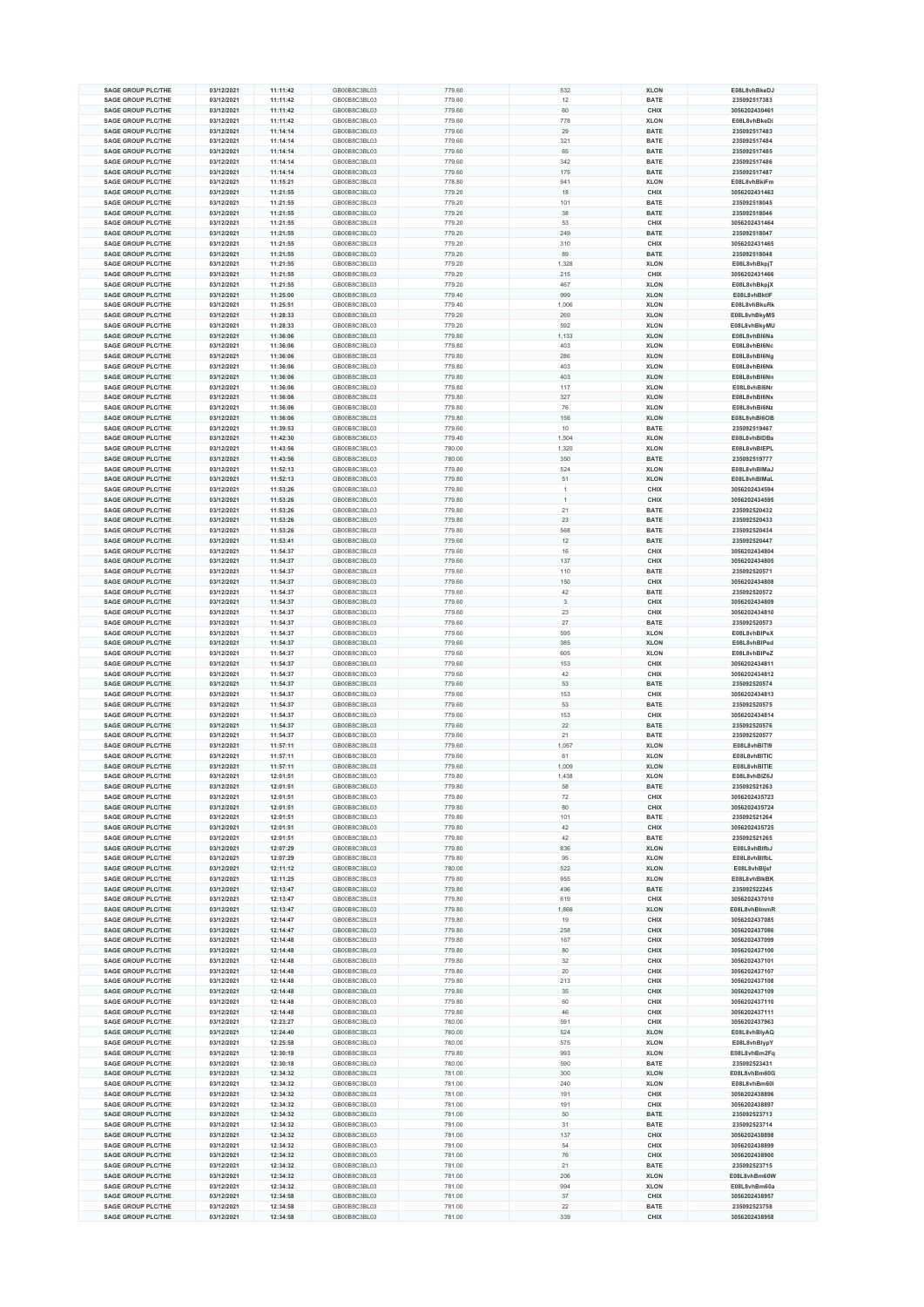| <b>SAGE GROUP PLC/THE</b> | 03/12/2021 | 12:34:58 | GB00B8C3BL03 | 781.00 | 539                     | <b>BATE</b> | 235092523759  |
|---------------------------|------------|----------|--------------|--------|-------------------------|-------------|---------------|
| <b>SAGE GROUP PLC/THE</b> | 03/12/2021 | 12:34:58 | GB00B8C3BL03 | 781.00 | 291                     | CHIX        | 3056202438959 |
| <b>SAGE GROUP PLC/THE</b> | 03/12/2021 | 12:34:58 | GB00B8C3BL03 | 781.00 | 160                     | <b>XLON</b> | E08L8vhBm6N2  |
| <b>SAGE GROUP PLC/THE</b> | 03/12/2021 | 12:34:58 | GB00B8C3BL03 | 781.00 | 707                     | <b>XLON</b> | E08L8vhBm6N7  |
| <b>SAGE GROUP PLC/THE</b> | 03/12/2021 | 12:34:58 | GB00B8C3BL03 | 781.00 | 697                     | <b>XLON</b> | E08L8vhBm6N9  |
| <b>SAGE GROUP PLC/THE</b> | 03/12/2021 | 12:34:58 | GB00B8C3BL03 | 781.00 | 36                      | CHIX        | 3056202438960 |
| <b>SAGE GROUP PLC/THE</b> |            |          | GB00B8C3BL03 |        | 292                     |             | 3056202439010 |
|                           | 03/12/2021 | 12:35:42 |              | 780.80 |                         | CHIX        |               |
| <b>SAGE GROUP PLC/THE</b> | 03/12/2021 | 12:35:45 | GB00B8C3BL03 | 780.80 | 100                     | CHIX        | 3056202439016 |
| <b>SAGE GROUP PLC/THE</b> | 03/12/2021 | 12:35:45 | GB00B8C3BL03 | 780.80 | 147                     | CHIX        | 3056202439017 |
| <b>SAGE GROUP PLC/THE</b> | 03/12/2021 | 12:38:47 | GB00B8C3BL03 | 781.00 | 703                     | <b>XLON</b> | E08L8vhBm9al  |
| <b>SAGE GROUP PLC/THE</b> | 03/12/2021 | 12:38:47 | GB00B8C3BL03 | 781.00 | 8                       | <b>XLON</b> | E08L8vhBm9aw  |
| <b>SAGE GROUP PLC/THE</b> | 03/12/2021 | 12:49:28 | GB00B8C3BL03 | 781.00 | 1,516                   | <b>XLON</b> | E08L8vhBmJiy  |
| <b>SAGE GROUP PLC/THE</b> | 03/12/2021 | 12:49:28 | GB00B8C3BL03 | 781.00 | 900                     | <b>XLON</b> | E08L8vhBmJj2  |
| <b>SAGE GROUP PLC/THE</b> | 03/12/2021 | 12:49:28 | GB00B8C3BL03 | 781.00 | 616                     | <b>XLON</b> | E08L8vhBmJj5  |
| <b>SAGE GROUP PLC/THE</b> | 03/12/2021 | 12:49:28 | GB00B8C3BL03 | 781.00 | 98                      | <b>XLON</b> | E08L8vhBmJj7  |
| <b>SAGE GROUP PLC/THE</b> | 03/12/2021 | 13:10:47 | GB00B8C3BL03 | 781.20 | 858                     | <b>XLON</b> | E08L8vhBmfq1  |
| <b>SAGE GROUP PLC/THE</b> |            |          | GB00B8C3BL03 |        | 855                     | <b>XLON</b> |               |
|                           | 03/12/2021 | 13:10:47 |              | 781.20 |                         |             | E08L8vhBmfq3  |
| <b>SAGE GROUP PLC/THE</b> | 03/12/2021 | 13:13:09 | GB00B8C3BL03 | 781.20 | 719                     | <b>XLON</b> | E08L8vhBmiHR  |
| <b>SAGE GROUP PLC/THE</b> | 03/12/2021 | 13:14:58 | GB00B8C3BL03 | 781.40 | 766                     | <b>XLON</b> | E08L8vhBmkNa  |
| <b>SAGE GROUP PLC/THE</b> | 03/12/2021 | 13:16:59 | GB00B8C3BL03 | 781.00 | 528                     | <b>BATE</b> | 235092527285  |
| SAGE GROUP PLC/THE        | 03/12/2021 | 13:16:59 | GB00B8C3BL03 | 781.00 | 383                     | <b>BATE</b> | 235092527286  |
| <b>SAGE GROUP PLC/THE</b> | 03/12/2021 | 13:23:11 | GB00B8C3BL03 | 781.20 | 959                     | <b>XLON</b> | E08L8vhBmrSv  |
| <b>SAGE GROUP PLC/THE</b> | 03/12/2021 | 13:24:22 | GB00B8C3BL03 | 781.20 | 955                     | <b>XLON</b> | E08L8vhBmsvy  |
| <b>SAGE GROUP PLC/THE</b> | 03/12/2021 | 13:24:25 | GB00B8C3BL03 | 781.00 | 893                     | <b>XLON</b> | E08L8vhBmsyH  |
| <b>SAGE GROUP PLC/THE</b> | 03/12/2021 | 13:24:25 | GB00B8C3BL03 | 781.00 | 31                      | <b>XLON</b> | E08L8vhBmsyK  |
| <b>SAGE GROUP PLC/THE</b> | 03/12/2021 | 13:28:04 | GB00B8C3BL03 | 781.00 | 415                     | CHIX        | 3056202444556 |
| <b>SAGE GROUP PLC/THE</b> | 03/12/2021 | 13:28:04 | GB00B8C3BL03 | 781.00 | 332                     | <b>BATE</b> | 235092528096  |
| <b>SAGE GROUP PLC/THE</b> | 03/12/2021 | 13:28:04 | GB00B8C3BL03 | 781.00 | 671                     | <b>XLON</b> | E08L8vhBmw4i  |
| <b>SAGE GROUP PLC/THE</b> | 03/12/2021 | 13:28:04 | GB00B8C3BL03 | 781.00 | 363                     | <b>XLON</b> | E08L8vhBmw4l  |
|                           |            |          |              |        |                         |             |               |
| <b>SAGE GROUP PLC/THE</b> | 03/12/2021 | 13:28:04 | GB00B8C3BL03 | 781.00 | 217                     | <b>BATE</b> | 235092528097  |
| <b>SAGE GROUP PLC/THE</b> | 03/12/2021 | 13:30:13 | GB00B8C3BL03 | 781.60 | 974                     | <b>XLON</b> | E08L8vhBmzcT  |
| <b>SAGE GROUP PLC/THE</b> | 03/12/2021 | 13:31:05 | GB00B8C3BL03 | 780.80 | 1,022                   | CHIX        | 3056202445208 |
| <b>SAGE GROUP PLC/THE</b> | 03/12/2021 | 13:36:53 | GB00B8C3BL03 | 782.80 | 459                     | <b>CHIX</b> | 3056202446213 |
| <b>SAGE GROUP PLC/THE</b> | 03/12/2021 | 13:36:53 | GB00B8C3BL03 | 782.80 | 94                      | <b>XLON</b> | E08L8vhBnIYt  |
| <b>SAGE GROUP PLC/THE</b> | 03/12/2021 | 13:36:53 | GB00B8C3BL03 | 782.80 | 1,287                   | <b>XLON</b> | E08L8vhBnlYv  |
| <b>SAGE GROUP PLC/THE</b> | 03/12/2021 | 13:41:38 | GB00B8C3BL03 | 783.00 | 1,025                   | CHIX        | 3056202446821 |
| <b>SAGE GROUP PLC/THE</b> | 03/12/2021 | 13:41:38 | GB00B8C3BL03 | 783.00 | 736                     | CHIX        | 3056202446822 |
| <b>SAGE GROUP PLC/THE</b> | 03/12/2021 | 13:41:38 | GB00B8C3BL03 | 783.00 | 254                     | CHIX        | 3056202446823 |
| <b>SAGE GROUP PLC/THE</b> | 03/12/2021 | 13:45:02 | GB00B8C3BL03 | 782.80 | 814                     | <b>XLON</b> | E08L8vhBnV6X  |
|                           |            |          |              |        |                         |             |               |
| <b>SAGE GROUP PLC/THE</b> | 03/12/2021 | 13:47:31 | GB00B8C3BL03 | 782.20 | 350                     | <b>BATE</b> | 235092530178  |
| <b>SAGE GROUP PLC/THE</b> | 03/12/2021 | 13:47:31 | GB00B8C3BL03 | 782.20 | 183                     | <b>BATE</b> | 235092530179  |
| <b>SAGE GROUP PLC/THE</b> | 03/12/2021 | 13:47:31 | GB00B8C3BL03 | 782.20 | 251                     | <b>BATE</b> | 235092530180  |
| <b>SAGE GROUP PLC/THE</b> | 03/12/2021 | 13:51:37 | GB00B8C3BL03 | 781.80 | 881                     | <b>XLON</b> | E08L8vhBnhfB  |
| <b>SAGE GROUP PLC/THE</b> | 03/12/2021 | 13:59:31 | GB00B8C3BL03 | 782.40 | 300                     | <b>XLON</b> | E08L8vhBntHT  |
| <b>SAGE GROUP PLC/THE</b> | 03/12/2021 | 13:59:31 | GB00B8C3BL03 | 782.40 | 218                     | <b>XLON</b> | E08L8vhBntHV  |
| <b>SAGE GROUP PLC/THE</b> | 03/12/2021 | 14:01:16 | GB00B8C3BL03 | 782.20 | 104                     | <b>BATE</b> | 235092531430  |
| <b>SAGE GROUP PLC/THE</b> | 03/12/2021 | 14:01:16 | GB00B8C3BL03 | 782.20 | 523                     | <b>BATE</b> | 235092531431  |
| <b>SAGE GROUP PLC/THE</b> | 03/12/2021 | 14:01:16 | GB00B8C3BL03 | 782.20 | 132                     | CHIX        | 3056202449296 |
| <b>SAGE GROUP PLC/THE</b> | 03/12/2021 | 14:01:16 | GB00B8C3BL03 | 782.20 | 122                     | CHIX        | 3056202449297 |
| <b>SAGE GROUP PLC/THE</b> |            |          | GB00B8C3BL03 |        |                         | <b>BATE</b> | 235092531432  |
|                           | 03/12/2021 | 14:01:16 |              | 782.20 | 104                     |             |               |
| <b>SAGE GROUP PLC/THE</b> | 03/12/2021 | 14:01:16 | GB00B8C3BL03 | 782.20 | 104                     | <b>BATE</b> | 235092531433  |
| <b>SAGE GROUP PLC/THE</b> | 03/12/2021 | 14:01:16 | GB00B8C3BL03 | 782.20 | 15                      | <b>BATE</b> | 235092531434  |
| <b>SAGE GROUP PLC/THE</b> | 03/12/2021 | 14:01:16 | GB00B8C3BL03 | 782.20 | 10                      | CHIX        | 3056202449298 |
| <b>SAGE GROUP PLC/THE</b> | 03/12/2021 | 14:01:16 | GB00B8C3BL03 | 782.20 | 132                     | CHIX        | 3056202449299 |
| <b>SAGE GROUP PLC/THE</b> | 03/12/2021 | 14:01:16 | GB00B8C3BL03 | 782.20 | 132                     | CHIX        | 3056202449300 |
| <b>SAGE GROUP PLC/THE</b> | 03/12/2021 | 14:01:16 | GB00B8C3BL03 | 782.20 | 103                     | CHIX        | 3056202449301 |
| <b>SAGE GROUP PLC/THE</b> | 03/12/2021 | 14:01:16 | GB00B8C3BL03 | 782.20 | 104                     | <b>BATE</b> | 235092531435  |
| <b>SAGE GROUP PLC/THE</b> | 03/12/2021 | 14:01:16 | GB00B8C3BL03 | 782.20 | 104                     | <b>BATE</b> | 235092531436  |
| <b>SAGE GROUP PLC/THE</b> | 03/12/2021 | 14:01:16 | GB00B8C3BL03 | 782.20 | 104                     | <b>BATE</b> | 235092531437  |
| <b>SAGE GROUP PLC/THE</b> | 03/12/2021 | 14:01:16 | GB00B8C3BL03 | 782.20 | 104                     | <b>BATE</b> | 235092531438  |
| <b>SAGE GROUP PLC/THE</b> | 03/12/2021 | 14:01:16 | GB00B8C3BL03 | 782.20 | 104                     | <b>BATE</b> | 235092531439  |
|                           |            |          |              |        |                         |             |               |
| <b>SAGE GROUP PLC/THE</b> | 03/12/2021 | 14:01:16 | GB00B8C3BL03 | 782.20 | 3                       | <b>BATE</b> | 235092531440  |
| <b>SAGE GROUP PLC/THE</b> | 03/12/2021 | 14:01:16 | GB00B8C3BL03 | 782.20 | 132                     | <b>CHIX</b> | 3056202449302 |
| <b>SAGE GROUP PLC/THE</b> | 03/12/2021 | 14:01:16 | GB00B8C3BL03 | 782.20 | 132                     | CHIX        | 3056202449303 |
| <b>SAGE GROUP PLC/THE</b> | 03/12/2021 | 14:01:16 | GB00B8C3BL03 | 782.20 | 132                     | <b>CHIX</b> | 3056202449304 |
| <b>SAGE GROUP PLC/THE</b> | 03/12/2021 | 14:01:16 | GB00B8C3BL03 | 782.20 | $\overline{\mathbf{2}}$ | <b>CHIX</b> | 3056202449305 |
| <b>SAGE GROUP PLC/THE</b> | 03/12/2021 | 14:01:16 | GB00B8C3BL03 | 782.20 | 104                     | <b>BATE</b> | 235092531441  |
| <b>SAGE GROUP PLC/THE</b> | 03/12/2021 | 14:01:16 | GB00B8C3BL03 | 782.20 | 104                     | <b>BATE</b> | 235092531442  |
| <b>SAGE GROUP PLC/THE</b> | 03/12/2021 | 14:01:16 | GB00B8C3BL03 | 782.20 | 83                      | <b>BATE</b> | 235092531443  |
| <b>SAGE GROUP PLC/THE</b> | 03/12/2021 | 14:01:16 | GB00B8C3BL03 | 782.20 | 414                     | <b>XLON</b> | E08L8vhBnwRo  |
| <b>SAGE GROUP PLC/THE</b> | 03/12/2021 | 14:01:16 | GB00B8C3BL03 | 782.20 | 176                     | <b>XLON</b> | E08L8vhBnwRq  |
| <b>SAGE GROUP PLC/THE</b> | 03/12/2021 | 14:01:16 | GB00B8C3BL03 | 782.20 | 295                     | <b>XLON</b> | E08L8vhBnwRw  |
| <b>SAGE GROUP PLC/THE</b> | 03/12/2021 | 14:01:16 | GB00B8C3BL03 | 782.20 | 905                     | <b>XLON</b> | E08L8vhBnwRy  |
| <b>SAGE GROUP PLC/THE</b> | 03/12/2021 | 14:01:16 | GB00B8C3BL03 | 782.20 | 1,007                   | <b>XLON</b> | E08L8vhBnwS2  |
|                           |            |          |              |        |                         |             |               |
| <b>SAGE GROUP PLC/THE</b> | 03/12/2021 | 14:01:16 | GB00B8C3BL03 | 782.20 | 112                     | CHIX        | 3056202449306 |
| <b>SAGE GROUP PLC/THE</b> | 03/12/2021 | 14:01:16 | GB00B8C3BL03 | 782.20 | 386                     | <b>XLON</b> | E08L8vhBnwSB  |
| <b>SAGE GROUP PLC/THE</b> | 03/12/2021 | 14:04:52 | GB00B8C3BL03 | 782.40 | 72                      | <b>BATE</b> | 235092531851  |
| <b>SAGE GROUP PLC/THE</b> | 03/12/2021 | 14:04:52 | GB00B8C3BL03 | 782.40 | 60                      | CHIX        | 3056202449926 |
| <b>SAGE GROUP PLC/THE</b> | 03/12/2021 | 14:04:52 | GB00B8C3BL03 | 782.40 | 146                     | <b>BATE</b> | 235092531852  |
| <b>SAGE GROUP PLC/THE</b> | 03/12/2021 | 14:04:52 | GB00B8C3BL03 | 782.40 | 213                     | CHIX        | 3056202449927 |
| <b>SAGE GROUP PLC/THE</b> | 03/12/2021 | 14:04:52 | GB00B8C3BL03 | 782.40 | 822                     | <b>XLON</b> | E08L8vhBo2x8  |
| <b>SAGE GROUP PLC/THE</b> | 03/12/2021 | 14:08:32 | GB00B8C3BL03 | 782.60 | 102                     | CHIX        | 3056202450446 |
| <b>SAGE GROUP PLC/THE</b> | 03/12/2021 | 14:08:32 | GB00B8C3BL03 | 782.60 | 132                     | <b>BATE</b> | 235092532223  |
| <b>SAGE GROUP PLC/THE</b> | 03/12/2021 | 14:08:32 | GB00B8C3BL03 | 782.60 | 377                     | CHIX        | 3056202450447 |
| <b>SAGE GROUP PLC/THE</b> | 03/12/2021 | 14:08:32 | GB00B8C3BL03 | 782.60 | 282                     | <b>BATE</b> | 235092532224  |
| <b>SAGE GROUP PLC/THE</b> | 03/12/2021 | 14:08:32 | GB00B8C3BL03 | 782.60 | 40                      | CHIX        | 3056202450448 |
| <b>SAGE GROUP PLC/THE</b> | 03/12/2021 | 14:08:32 | GB00B8C3BL03 | 782.60 | 992                     | <b>XLON</b> | E08L8vhBo8rV  |
| <b>SAGE GROUP PLC/THE</b> | 03/12/2021 | 14:08:32 | GB00B8C3BL03 | 782.60 | 95                      | <b>XLON</b> | E08L8vhBo8rX  |
| <b>SAGE GROUP PLC/THE</b> | 03/12/2021 | 14:08:32 | GB00B8C3BL03 | 782.60 | 473                     | <b>XLON</b> | E08L8vhBo8rZ  |
| <b>SAGE GROUP PLC/THE</b> | 03/12/2021 | 14:10:20 | GB00B8C3BL03 | 782.20 |                         | <b>BATE</b> | 235092532361  |
|                           |            |          |              |        | 1,251                   |             |               |
| <b>SAGE GROUP PLC/THE</b> | 03/12/2021 | 14:14:57 | GB00B8C3BL03 | 782.00 | 230                     | <b>BATE</b> | 235092532797  |
| <b>SAGE GROUP PLC/THE</b> | 03/12/2021 | 14:14:57 | GB00B8C3BL03 | 782.00 | 238                     | <b>BATE</b> | 235092532798  |
| <b>SAGE GROUP PLC/THE</b> | 03/12/2021 | 14:14:57 | GB00B8C3BL03 | 782.00 | 288                     | CHIX        | 3056202451152 |
| <b>SAGE GROUP PLC/THE</b> | 03/12/2021 | 14:14:57 | GB00B8C3BL03 | 782.00 | 299                     | CHIX        | 3056202451153 |
| <b>SAGE GROUP PLC/THE</b> | 03/12/2021 | 14:14:57 | GB00B8C3BL03 | 782.00 | 868                     | <b>XLON</b> | E08L8vhBoHXx  |
| <b>SAGE GROUP PLC/THE</b> | 03/12/2021 | 14:14:57 | GB00B8C3BL03 | 782.00 | 887                     | <b>XLON</b> | E08L8vhBoHY1  |
| <b>SAGE GROUP PLC/THE</b> | 03/12/2021 | 14:14:57 | GB00B8C3BL03 | 782.00 | 11                      | <b>XLON</b> | E08L8vhBoHY3  |
| <b>SAGE GROUP PLC/THE</b> | 03/12/2021 | 14:17:08 | GB00B8C3BL03 | 781.60 | 848                     | <b>XLON</b> | E08L8vhBoKt6  |
| <b>SAGE GROUP PLC/THE</b> | 03/12/2021 | 14:17:08 | GB00B8C3BL03 | 781.60 | 110                     | CHIX        | 3056202451481 |
| <b>SAGE GROUP PLC/THE</b> | 03/12/2021 | 14:17:08 | GB00B8C3BL03 | 781.60 | 87                      | <b>BATE</b> | 235092533018  |
| <b>SAGE GROUP PLC/THE</b> | 03/12/2021 | 14:17:24 | GB00B8C3BL03 | 781.40 | 310                     | <b>XLON</b> | E08L8vhBoLHE  |
| <b>SAGE GROUP PLC/THE</b> |            |          | GB00B8C3BL03 |        |                         | <b>XLON</b> |               |
|                           | 03/12/2021 | 14:20:00 |              | 782.00 | 1,652                   |             | E08L8vhBoOpC  |
| <b>SAGE GROUP PLC/THE</b> | 03/12/2021 | 14:21:49 | GB00B8C3BL03 | 781.60 | 237                     | <b>BATE</b> | 235092533524  |
| <b>SAGE GROUP PLC/THE</b> | 03/12/2021 | 14:21:49 | GB00B8C3BL03 | 781.60 | 307                     | CHIX        | 3056202452175 |
| <b>SAGE GROUP PLC/THE</b> | 03/12/2021 | 14:21:49 | GB00B8C3BL03 | 781.60 | 924                     | <b>XLON</b> | E08L8vhBoRRa  |
| <b>SAGE GROUP PLC/THE</b> | 03/12/2021 | 14:21:49 | GB00B8C3BL03 | 781.60 | 8                       | <b>XLON</b> | E08L8vhBoRRu  |
| <b>SAGE GROUP PLC/THE</b> |            |          |              |        | 229                     | <b>CHIX</b> |               |
|                           | 03/12/2021 | 14:25:38 | GB00B8C3BL03 | 781.60 |                         |             | 3056202452776 |
| <b>SAGE GROUP PLC/THE</b> | 03/12/2021 | 14:25:38 | GB00B8C3BL03 | 781.60 | 294                     | <b>BATE</b> | 235092533903  |
| <b>SAGE GROUP PLC/THE</b> | 03/12/2021 | 14:25:38 | GB00B8C3BL03 | 781.60 | 361                     | CHIX        | 3056202452777 |
| <b>SAGE GROUP PLC/THE</b> | 03/12/2021 | 14:25:38 | GB00B8C3BL03 | 781.60 | 51                      | CHIX        | 3056202452778 |
| <b>SAGE GROUP PLC/THE</b> | 03/12/2021 | 14:25:38 | GB00B8C3BL03 | 781.60 | 219                     | <b>BATE</b> | 235092533904  |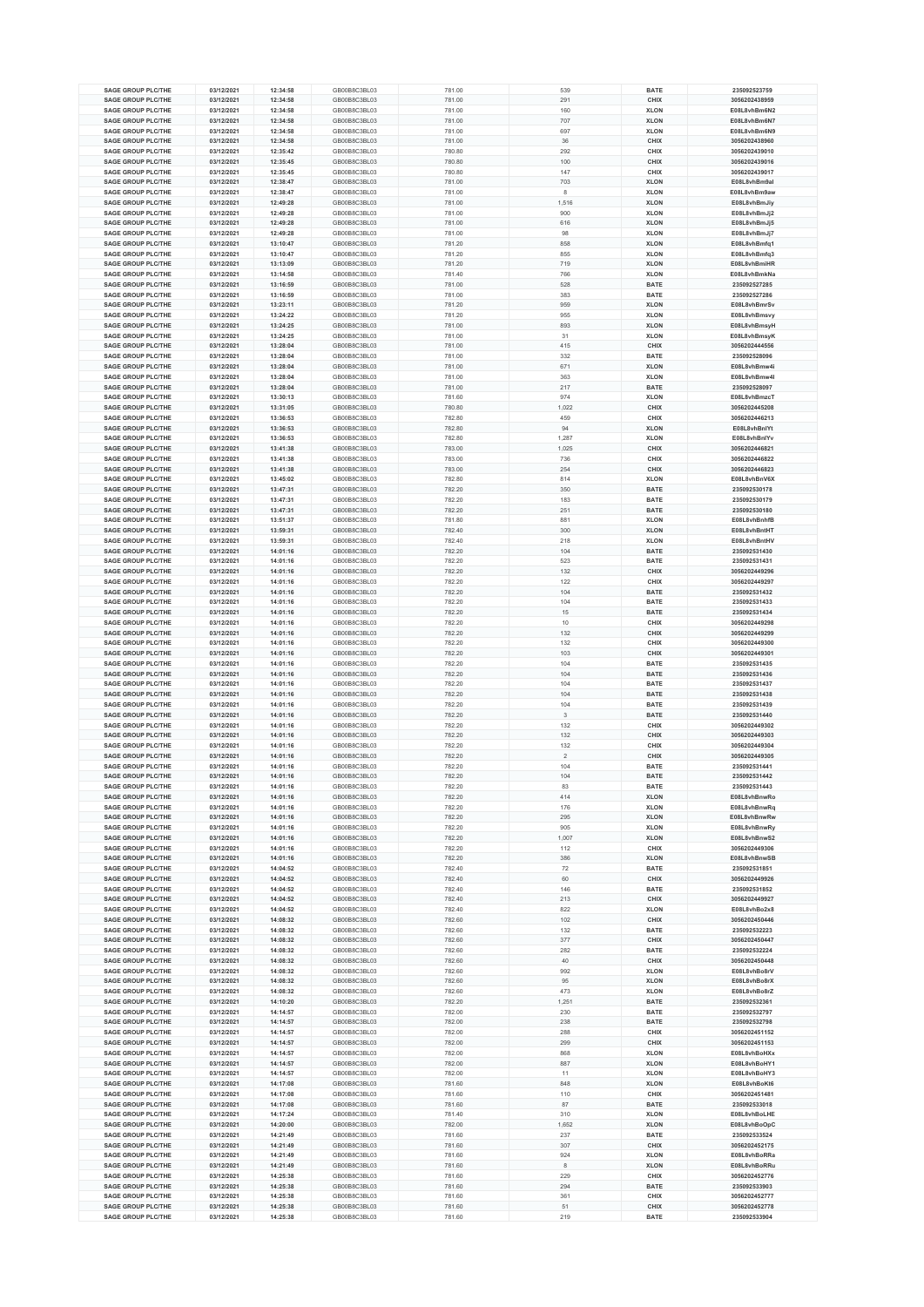| <b>SAGE GROUP PLC/THE</b>                              | 03/12/2021               | 14:25:38             | GB00B8C3BL03                 | 781.60           | 1,111          | <b>XLON</b>                | E08L8vhBoWld                 |
|--------------------------------------------------------|--------------------------|----------------------|------------------------------|------------------|----------------|----------------------------|------------------------------|
|                                                        |                          |                      |                              |                  |                |                            |                              |
| <b>SAGE GROUP PLC/THE</b>                              | 03/12/2021               | 14:25:38             | GB00B8C3BL03                 | 781.60           | 820            | <b>XLON</b>                | E08L8vhBoWlh                 |
| <b>SAGE GROUP PLC/THE</b>                              | 03/12/2021               | 14:29:45             | GB00B8C3BL03                 | 781.60           | 200            | <b>BATE</b>                | 235092534286                 |
| <b>SAGE GROUP PLC/THE</b>                              | 03/12/2021               | 14:29:45             | GB00B8C3BL03                 | 781.60           | 270            | CHIX                       | 3056202453339                |
| SAGE GROUP PLC/THE                                     | 03/12/2021               | 14:29:45             | GB00B8C3BL03                 | 781.60           | 219            | <b>BATE</b>                | 235092534287                 |
| SAGE GROUP PLC/THE                                     | 03/12/2021               | 14:29:45             | GB00B8C3BL03                 | 781.60           | 209            | <b>BATE</b>                | 235092534288                 |
| <b>SAGE GROUP PLC/THE</b>                              | 03/12/2021               | 14:29:45             | GB00B8C3BL03                 | 781.60           | 409            | <b>XLON</b>                | E08L8vhBobok                 |
| <b>SAGE GROUP PLC/THE</b>                              | 03/12/2021               | 14:29:45             | GB00B8C3BL03                 | 781.60           | 261            | CHIX                       | 3056202453340                |
| <b>SAGE GROUP PLC/THE</b>                              | 03/12/2021               | 14:29:45             | GB00B8C3BL03                 | 781.60           | 254            | CHIX                       | 3056202453341                |
| <b>SAGE GROUP PLC/THE</b>                              | 03/12/2021               | 14:29:45             | GB00B8C3BL03                 | 781.60           | 479            | <b>XLON</b>                | E08L8vhBobop                 |
| <b>SAGE GROUP PLC/THE</b>                              | 03/12/2021               |                      | GB00B8C3BL03                 |                  | 547            | <b>XLON</b>                | E08L8vhBobor                 |
|                                                        |                          | 14:29:45             |                              | 781.60           |                |                            |                              |
| <b>SAGE GROUP PLC/THE</b>                              | 03/12/2021               | 14:29:45             | GB00B8C3BL03                 | 781.60           | 339            | <b>XLON</b>                | E08L8vhBobot                 |
| <b>SAGE GROUP PLC/THE</b>                              | 03/12/2021               | 14:29:45             | GB00B8C3BL03                 | 781.60           | 588            | <b>XLON</b>                | E08L8vhBobov                 |
| <b>SAGE GROUP PLC/THE</b>                              | 03/12/2021               | 14:31:12             | GB00B8C3BL03                 | 781.60           | 361            | <b>BATE</b>                | 235092534761                 |
| <b>SAGE GROUP PLC/THE</b>                              | 03/12/2021               | 14:31:12             | GB00B8C3BL03                 | 781.60           | 451            | CHIX                       | 3056202453995                |
| <b>SAGE GROUP PLC/THE</b>                              | 03/12/2021               | 14:31:12             | GB00B8C3BL03                 | 781.60           | 1,358          | <b>XLON</b>                | E08L8vhBojFr                 |
| <b>SAGE GROUP PLC/THE</b>                              | 03/12/2021               | 14:34:03             | GB00B8C3BL03                 | 781.00           | 72             | <b>BATE</b>                | 235092535370                 |
| <b>SAGE GROUP PLC/THE</b>                              | 03/12/2021               | 14:34:03             | GB00B8C3BL03                 | 781.00           | 400            | CHIX                       | 3056202454849                |
| <b>SAGE GROUP PLC/THE</b>                              | 03/12/2021               | 14:34:03             | GB00B8C3BL03                 | 781.00           | 1,204          | <b>XLON</b>                | E08L8vhBotsx                 |
| <b>SAGE GROUP PLC/THE</b>                              | 03/12/2021               | 14:34:03             | GB00B8C3BL03                 | 781.00           | 248            | <b>BATE</b>                | 235092535371                 |
|                                                        |                          |                      |                              |                  |                |                            |                              |
| <b>SAGE GROUP PLC/THE</b>                              | 03/12/2021               | 14:35:05             | GB00B8C3BL03                 | 780.00           | 1,450          | <b>XLON</b>                | E08L8vhBoyBJ                 |
| <b>SAGE GROUP PLC/THE</b>                              | 03/12/2021               | 14:35:05             | GB00B8C3BL03                 | 780.00           | 177            | <b>BATE</b>                | 235092535673                 |
| <b>SAGE GROUP PLC/THE</b>                              | 03/12/2021               | 14:35:05             | GB00B8C3BL03                 | 780.00           | 482            | CHIX                       | 3056202455258                |
| <b>SAGE GROUP PLC/THE</b>                              | 03/12/2021               | 14:35:05             | GB00B8C3BL03                 | 780.00           | 208            | <b>BATE</b>                | 235092535674                 |
| <b>SAGE GROUP PLC/THE</b>                              | 03/12/2021               | 14:38:13             | GB00B8C3BL03                 | 779.40           | 212            | <b>XLON</b>                | E08L8vhBp94g                 |
| <b>SAGE GROUP PLC/THE</b>                              | 03/12/2021               | 14:38:13             | GB00B8C3BL03                 | 779.40           | 49             | <b>XLON</b>                | E08L8vhBp94k                 |
| <b>SAGE GROUP PLC/THE</b>                              | 03/12/2021               | 14:38:13             | GB00B8C3BL03                 | 779.40           | 184            | <b>XLON</b>                | E08L8vhBp94m                 |
| <b>SAGE GROUP PLC/THE</b>                              | 03/12/2021               | 14:38:13             | GB00B8C3BL03                 | 779.40           | 141            | <b>XLON</b>                | E08L8vhBp94o                 |
| <b>SAGE GROUP PLC/THE</b>                              | 03/12/2021               | 14:38:13             | GB00B8C3BL03                 | 779.40           | 117            | <b>XLON</b>                | E08L8vhBp94q                 |
| <b>SAGE GROUP PLC/THE</b>                              | 03/12/2021               | 14:38:13             | GB00B8C3BL03                 | 779.40           | 175            | <b>XLON</b>                | E08L8vhBp94t                 |
| <b>SAGE GROUP PLC/THE</b>                              |                          |                      |                              |                  |                |                            |                              |
|                                                        | 03/12/2021               | 14:38:13             | GB00B8C3BL03                 | 779.40           | 304            | <b>XLON</b>                | E08L8vhBp94v                 |
| <b>SAGE GROUP PLC/THE</b>                              | 03/12/2021               | 14:38:13             | GB00B8C3BL03                 | 779.40           | 112            | <b>XLON</b>                | E08L8vhBp94y                 |
| <b>SAGE GROUP PLC/THE</b>                              | 03/12/2021               | 14:38:13             | GB00B8C3BL03                 | 779.40           | 289            | CHIX                       | 3056202456170                |
| <b>SAGE GROUP PLC/THE</b>                              | 03/12/2021               | 14:38:13             | GB00B8C3BL03                 | 779.40           | 484            | <b>XLON</b>                | E08L8vhBp95T                 |
| <b>SAGE GROUP PLC/THE</b>                              | 03/12/2021               | 14:39:59             | GB00B8C3BL03                 | 777.80           | 415            | CHIX                       | 3056202456704                |
| <b>SAGE GROUP PLC/THE</b>                              | 03/12/2021               | 14:39:59             | GB00B8C3BL03                 | 777.80           | 954            | <b>XLON</b>                | E08L8vhBpEbu                 |
| <b>SAGE GROUP PLC/THE</b>                              | 03/12/2021               | 14:39:59             | GB00B8C3BL03                 | 777.80           | 297            | <b>XLON</b>                | E08L8vhBpEbw                 |
| <b>SAGE GROUP PLC/THE</b>                              | 03/12/2021               | 14:41:54             | GB00B8C3BL03                 | 778.00           | 303            | CHIX                       | 3056202457283                |
| <b>SAGE GROUP PLC/THE</b>                              | 03/12/2021               | 14:41:54             | GB00B8C3BL03                 | 778.00           | 280            | <b>BATE</b>                | 235092537243                 |
| <b>SAGE GROUP PLC/THE</b>                              | 03/12/2021               | 14:41:54             | GB00B8C3BL03                 | 778.00           | 47             | CHIX                       | 3056202457284                |
|                                                        |                          |                      |                              |                  |                |                            |                              |
| <b>SAGE GROUP PLC/THE</b>                              | 03/12/2021               | 14:41:54             | GB00B8C3BL03                 | 778.00           | 1,054          | <b>XLON</b>                | E08L8vhBpMZk                 |
| SAGE GROUP PLC/THE                                     | 03/12/2021               | 14:43:44             | GB00B8C3BL03                 | 777.60           | 392            | CHIX                       | 3056202457746                |
| <b>SAGE GROUP PLC/THE</b>                              | 03/12/2021               | 14:43:44             | GB00B8C3BL03                 | 777.60           | 313            | <b>BATE</b>                | 235092537597                 |
| <b>SAGE GROUP PLC/THE</b>                              | 03/12/2021               | 14:43:44             | GB00B8C3BL03                 | 777.60           | 1,179          | <b>XLON</b>                | E08L8vhBpTyX                 |
| <b>SAGE GROUP PLC/THE</b>                              | 03/12/2021               | 14:46:10             | GB00B8C3BL03                 | 777.20           | 1,441          | <b>XLON</b>                | E08L8vhBpdil                 |
| <b>SAGE GROUP PLC/THE</b>                              | 03/12/2021               | 14:46:10             | GB00B8C3BL03                 | 777.20           | 478            | CHIX                       | 3056202458373                |
| <b>SAGE GROUP PLC/THE</b>                              | 03/12/2021               | 14:50:05             | GB00B8C3BL03                 | 777.20           | 1,207          | <b>XLON</b>                | E08L8vhBpron                 |
| <b>SAGE GROUP PLC/THE</b>                              | 03/12/2021               | 14:50:05             | GB00B8C3BL03                 | 777.20           | 125            | <b>XLON</b>                | E08L8vhBpror                 |
| <b>SAGE GROUP PLC/THE</b>                              | 03/12/2021               | 14:50:05             | GB00B8C3BL03                 | 777.20           | 1,082          | <b>XLON</b>                | E08L8vhBprou                 |
|                                                        |                          |                      |                              |                  |                |                            |                              |
| <b>SAGE GROUP PLC/THE</b>                              | 03/12/2021               | 14:50:05             | GB00B8C3BL03                 | 777.20           | 613            | <b>XLON</b>                | E08L8vhBprow                 |
| <b>SAGE GROUP PLC/THE</b>                              | 03/12/2021               | 14:50:05             | GB00B8C3BL03                 | 777.20           | 572            | <b>XLON</b>                | E08L8vhBprp0                 |
| <b>SAGE GROUP PLC/THE</b>                              | 03/12/2021               | 14:50:05             | GB00B8C3BL03                 | 777.20           | 148            | <b>XLON</b>                | E08L8vhBprp4                 |
| <b>SAGE GROUP PLC/THE</b>                              | 03/12/2021               | 14:54:34             | GB00B8C3BL03                 | 777.40           | 1,200          | <b>XLON</b>                | E08L8vhBq9k9                 |
| <b>SAGE GROUP PLC/THE</b>                              | 03/12/2021               | 14:54:34             | GB00B8C3BL03                 | 777.40           | 1,200          | <b>XLON</b>                | E08L8vhBq9kD                 |
| <b>SAGE GROUP PLC/THE</b>                              | 03/12/2021               | 14:54:34             | GB00B8C3BL03                 | 777.40           | 236            | <b>XLON</b>                | E08L8vhBq9kF                 |
| <b>SAGE GROUP PLC/THE</b>                              | 03/12/2021               | 14:54:34             | GB00B8C3BL03                 | 777.40           | 48             | <b>XLON</b>                | E08L8vhBq9kK                 |
| <b>SAGE GROUP PLC/THE</b>                              | 03/12/2021               | 14:54:34             | GB00B8C3BL03                 | 777.40           | $\overline{4}$ | CHIX                       | 3056202460575                |
| <b>SAGE GROUP PLC/THE</b>                              | 03/12/2021               | 14:54:34             | GB00B8C3BL03                 | 777.40           | 20             | CHIX                       | 3056202460576                |
| <b>SAGE GROUP PLC/THE</b>                              | 03/12/2021               | 14:54:34             | GB00B8C3BL03                 | 777.40           | 57             | CHIX                       | 3056202460577                |
|                                                        |                          |                      |                              |                  |                |                            |                              |
| <b>SAGE GROUP PLC/THE</b>                              | 03/12/2021               | 14:54:34             | GB00B8C3BL03                 | 777.40           | 76             | CHIX                       | 3056202460578                |
| <b>SAGE GROUP PLC/THE</b>                              | 03/12/2021               | 14:54:34             | GB00B8C3BL03                 | 777.40           | 991            | <b>XLON</b>                | E08L8vhBq9kX                 |
| SAGE GROUP PLC/THE                                     | 03/12/2021               | 14:55:50             | GB00B8C3BL03                 | 777.00           | 445            | CHIX                       | 3056202461061                |
| <b>SAGE GROUP PLC/THE</b>                              | 03/12/2021               | 14:55:50             | GB00B8C3BL03                 | 777.00           | 356            | <b>BATE</b>                | 235092539962                 |
| <b>SAGE GROUP PLC/THE</b>                              | 03/12/2021               | 14:55:50             | GB00B8C3BL03                 | 777.00           | 823            | <b>XLON</b>                | E08L8vhBqG7d                 |
| <b>SAGE GROUP PLC/THE</b>                              | 03/12/2021               | 14:55:50             | GB00B8C3BL03                 | 777.00           | 516            | <b>XLON</b>                | E08L8vhBgG7f                 |
| <b>SAGE GROUP PLC/THE</b>                              | 03/12/2021               | 14:57:59             | GB00B8C3BL03                 | 776.60           | 296            | <b>BATE</b>                | 235092540379                 |
| <b>SAGE GROUP PLC/THE</b>                              | 03/12/2021               | 14:57:59             | GB00B8C3BL03                 | 776.60           | 371            | CHIX                       | 3056202461620                |
| <b>SAGE GROUP PLC/THE</b>                              | 03/12/2021               | 14:57:59             | GB00B8C3BL03                 | 776.60           | 1.116          | <b>XLON</b>                | E08L8vhBqODw                 |
| <b>SAGE GROUP PLC/THE</b>                              | 03/12/2021               | 14:59:59             | GB00B8C3BL03                 | 776.40           | 506            | CHIX                       | 3056202462352                |
| SAGE GROUP PLC/THE                                     |                          |                      | GB00B8C3BL03                 |                  |                |                            |                              |
|                                                        | 03/12/2021               | 14:59:59             |                              | 776.40           | 1,524          | <b>XLON</b>                | E08L8vhBqVJV                 |
| <b>SAGE GROUP PLC/THE</b>                              | 03/12/2021               | 15:03:04             | GB00B8C3BL03                 | 777.20           | 183            | CHIX                       | 3056202463644                |
| <b>SAGE GROUP PLC/THE</b>                              | 03/12/2021               | 15:03:04             | GB00B8C3BL03                 | 777.20           | 40             | <b>BATE</b>                | 235092541810                 |
| SAGE GROUP PLC/THE                                     | 03/12/2021               | 15:03:04             | GB00B8C3BL03                 | 777.20           | 71             | CHIX                       | 3056202463645                |
| <b>SAGE GROUP PLC/THE</b>                              | 03/12/2021               | 15:03:04             | GB00B8C3BL03                 | 777.20           | 116            | CHIX                       | 3056202463646                |
| <b>SAGE GROUP PLC/THE</b>                              | 03/12/2021               | 15:03:04             | GB00B8C3BL03                 | 777.20           | 256            | <b>BATE</b>                | 235092541811                 |
| <b>SAGE GROUP PLC/THE</b>                              | 03/12/2021               | 15:03:04             | GB00B8C3BL03                 | 777.20           | 1,114          | <b>XLON</b>                | E08L8vhBqjzA                 |
| <b>SAGE GROUP PLC/THE</b>                              | 03/12/2021               | 15:04:25             | GB00B8C3BL03                 | 776.40           | 313            | <b>BATE</b>                | 235092542126                 |
| SAGE GROUP PLC/THE                                     | 03/12/2021               | 15:04:25             | GB00B8C3BL03                 | 776.40           | 391            | CHIX                       | 3056202464105                |
| <b>SAGE GROUP PLC/THE</b>                              | 03/12/2021               | 15:04:25             | GB00B8C3BL03                 | 776.40           | 509            | <b>XLON</b>                | E08L8vhBqptP                 |
| SAGE GROUP PLC/THE                                     | 03/12/2021               | 15:04:25             | GB00B8C3BL03                 | 776.40           | 48             | <b>XLON</b>                |                              |
|                                                        |                          |                      |                              |                  |                |                            | E08L8vhBqptR                 |
| <b>SAGE GROUP PLC/THE</b>                              | 03/12/2021               | 15:04:25             | GB00B8C3BL03                 | 776.40           | 621            | <b>XLON</b>                | E08L8vhBqptT                 |
| <b>SAGE GROUP PLC/THE</b>                              | 03/12/2021               | 15:06:10             | GB00B8C3BL03                 | 777.00           | 1,786          | <b>XLON</b>                | E08L8vhBqxFp                 |
| <b>SAGE GROUP PLC/THE</b>                              | 03/12/2021               | 15:08:07             | GB00B8C3BL03                 | 775.80           | 287            | CHIX                       | 3056202465248                |
| <b>SAGE GROUP PLC/THE</b>                              | 03/12/2021               | 15:08:07             | GB00B8C3BL03                 | 775.80           | 228            | <b>BATE</b>                | 235092542911                 |
| <b>SAGE GROUP PLC/THE</b>                              | 03/12/2021               | 15:08:07             | GB00B8C3BL03                 | 775.80           | 781            | <b>XLON</b>                | E08L8vhBr4CU                 |
| <b>SAGE GROUP PLC/THE</b>                              | 03/12/2021               | 15:08:07             | GB00B8C3BL03                 | 775.80           | 80             | <b>XLON</b>                | E08L8vhBr4CW                 |
| <b>SAGE GROUP PLC/THE</b>                              | 03/12/2021               | 15:10:37             | GB00B8C3BL03                 | 775.60           | 15             | CHIX                       | 3056202466024                |
| SAGE GROUP PLC/THE                                     | 03/12/2021               | 15:10:37             | GB00B8C3BL03                 | 775.60           | 12             | <b>BATE</b>                | 235092543518                 |
| <b>SAGE GROUP PLC/THE</b>                              | 03/12/2021               | 15:10:37             | GB00B8C3BL03                 | 775.60           | 15             | CHIX                       | 3056202466025                |
| <b>SAGE GROUP PLC/THE</b>                              | 03/12/2021               | 15:10:37             | GB00B8C3BL03                 | 775.60           | 1,200          | <b>XLON</b>                | E08L8vhBrE6N                 |
|                                                        |                          |                      |                              |                  |                |                            |                              |
| <b>SAGE GROUP PLC/THE</b>                              | 03/12/2021               | 15:10:37             | GB00B8C3BL03                 | 775.60           | 180            | <b>XLON</b>                | E08L8vhBrE6W                 |
| <b>SAGE GROUP PLC/THE</b>                              | 03/12/2021               | 15:10:37             | GB00B8C3BL03                 | 775.60           | 15             | CHIX                       | 3056202466026                |
| <b>SAGE GROUP PLC/THE</b>                              | 03/12/2021               | 15:10:37             | GB00B8C3BL03                 | 775.60           | 1,105          | <b>XLON</b>                | E08L8vhBrE6p                 |
| <b>SAGE GROUP PLC/THE</b>                              | 03/12/2021               | 15:13:20             | GB00B8C3BL03                 | 774.80           | 427            | <b>BATE</b>                | 235092544035                 |
| <b>SAGE GROUP PLC/THE</b>                              | 03/12/2021               | 15:13:20             | GB00B8C3BL03                 | 774.80           | 1,448          | <b>XLON</b>                | E08L8vhBrNt0                 |
| <b>SAGE GROUP PLC/THE</b>                              | 03/12/2021               | 15:13:20             | GB00B8C3BL03                 | 774.80           | 535            | CHIX                       | 3056202466721                |
| <b>SAGE GROUP PLC/THE</b>                              | 03/12/2021               | 15:13:20             | GB00B8C3BL03                 | 774.80           | 161            | <b>XLON</b>                | E08L8vhBrNt8                 |
| <b>SAGE GROUP PLC/THE</b>                              |                          | 15:16:45             | GB00B8C3BL03                 | 776.40           | 411            | <b>BATE</b>                | 235092544658                 |
|                                                        | 03/12/2021               |                      |                              | 776.40           | 515            | CHIX                       | 3056202467652                |
| <b>SAGE GROUP PLC/THE</b>                              | 03/12/2021               | 15:16:45             | GB00B8C3BL03                 |                  |                |                            |                              |
| <b>SAGE GROUP PLC/THE</b>                              | 03/12/2021               | 15:16:45             | GB00B8C3BL03                 | 776.40           |                | <b>XLON</b>                | E08L8vhBraFJ                 |
|                                                        |                          |                      | GB00B8C3BL03                 |                  | 1,550          |                            |                              |
| <b>SAGE GROUP PLC/THE</b>                              | 03/12/2021               | 15:17:32             |                              | 776.80           | 1,065          | <b>XLON</b>                | E08L8vhBrcrh                 |
| <b>SAGE GROUP PLC/THE</b>                              | 03/12/2021               | 15:19:04             | GB00B8C3BL03                 | 776.80           | 255            | CHIX                       | 3056202468349                |
| <b>SAGE GROUP PLC/THE</b>                              | 03/12/2021               | 15:19:04             | GB00B8C3BL03                 | 776.80           | 118            | CHIX                       | 3056202468350                |
| <b>SAGE GROUP PLC/THE</b>                              | 03/12/2021               | 15:19:04             | GB00B8C3BL03                 | 776.80           | 618            | CHIX                       | 3056202468351                |
| <b>SAGE GROUP PLC/THE</b>                              | 03/12/2021               | 15:19:39             | GB00B8C3BL03                 | 775.60           | 635            | <b>XLON</b>                | E08L8vhBrlwK                 |
| <b>SAGE GROUP PLC/THE</b>                              | 03/12/2021               | 15:19:39             | GB00B8C3BL03                 | 775.60           | 117            | <b>XLON</b>                | E08L8vhBrlwN                 |
| <b>SAGE GROUP PLC/THE</b>                              | 03/12/2021               | 15:19:39             | GB00B8C3BL03                 | 775.60           | 53             | <b>XLON</b>                | E08L8vhBrlwP                 |
| <b>SAGE GROUP PLC/THE</b>                              | 03/12/2021               | 15:19:39             | GB00B8C3BL03                 | 775.60           | 202            | <b>XLON</b>                | E08L8vhBrlwR                 |
| <b>SAGE GROUP PLC/THE</b>                              | 03/12/2021               | 15:20:45             | GB00B8C3BL03                 | 776.00           | 105            | <b>XLON</b>                | E08L8vhBrqBK                 |
| <b>SAGE GROUP PLC/THE</b><br><b>SAGE GROUP PLC/THE</b> | 03/12/2021<br>03/12/2021 | 15:20:45<br>15:21:00 | GB00B8C3BL03<br>GB00B8C3BL03 | 776.00<br>776.40 | 368<br>547     | <b>XLON</b><br><b>XLON</b> | E08L8vhBrqBM<br>E08L8vhBrr9p |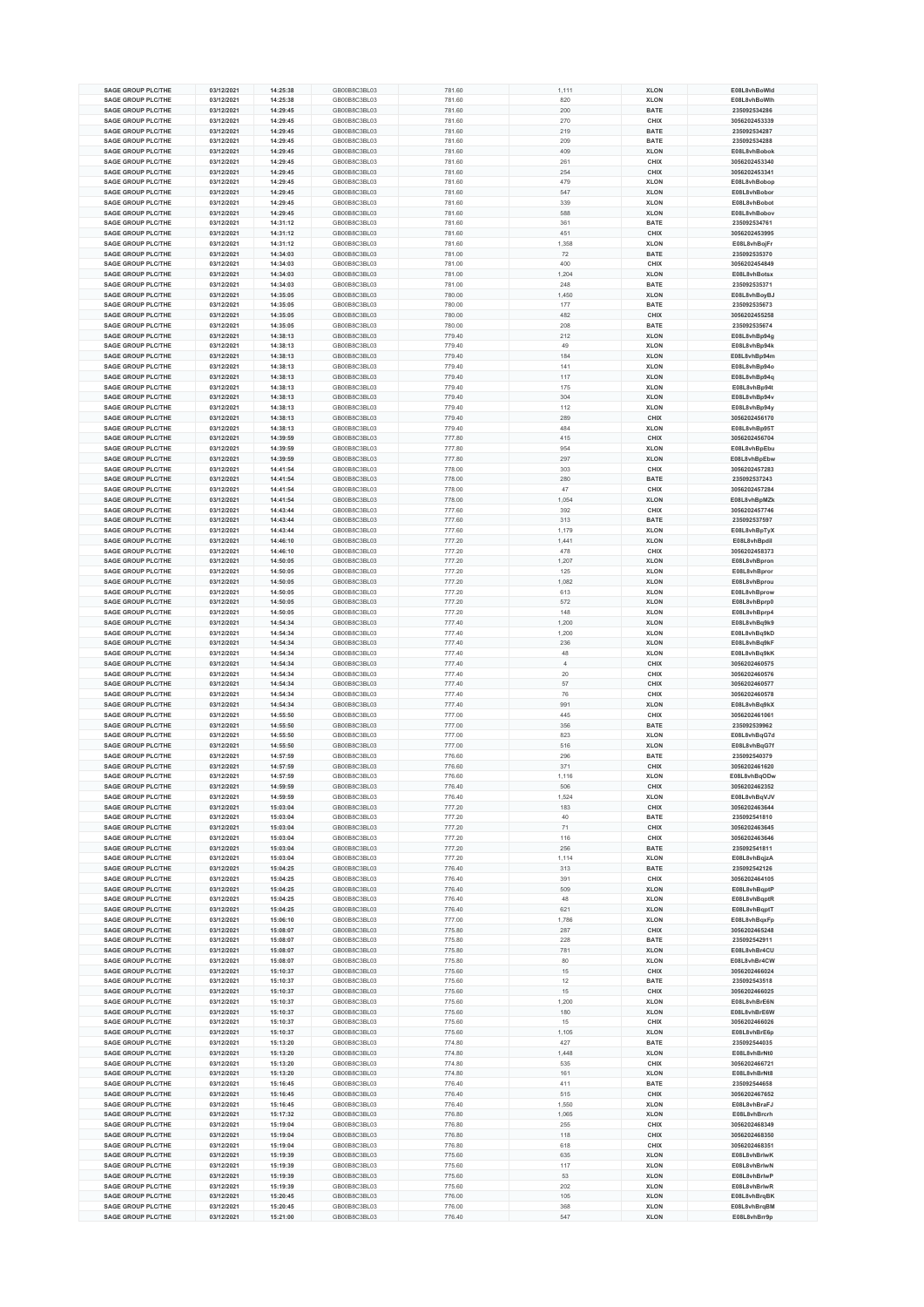| <b>SAGE GROUP PLC/THE</b><br><b>SAGE GROUP PLC/THE</b> | 03/12/2021               | 15:23:00             | GB00B8C3BL03                 | 776.00           | 1,228        | <b>XLON</b>                | E08L8vhBrxRH<br>235092545813 |
|--------------------------------------------------------|--------------------------|----------------------|------------------------------|------------------|--------------|----------------------------|------------------------------|
|                                                        |                          |                      |                              |                  |              |                            |                              |
|                                                        | 03/12/2021               | 15:23:09             | GB00B8C3BL03                 | 775.80           | 900          | <b>BATE</b>                |                              |
| <b>SAGE GROUP PLC/THE</b>                              | 03/12/2021               | 15:23:09             | GB00B8C3BL03                 | 775.80           | 378          | <b>BATE</b>                | 235092545814                 |
| <b>SAGE GROUP PLC/THE</b>                              | 03/12/2021               | 15:24:38             | GB00B8C3BL03                 | 775.80           | 323          | CHIX                       | 3056202469831                |
| <b>SAGE GROUP PLC/THE</b>                              | 03/12/2021               | 15:24:43             | GB00B8C3BL03                 | 775.80           | 567          | CHIX                       | 3056202469850                |
| <b>SAGE GROUP PLC/THE</b>                              | 03/12/2021               | 15:24:43             | GB00B8C3BL03                 | 775.80           | 144          | CHIX                       | 3056202469851                |
| <b>SAGE GROUP PLC/THE</b>                              | 03/12/2021               | 15:28:08             | GB00B8C3BL03                 | 775.40           | 900          | <b>XLON</b>                | E08L8vhBsDd1                 |
| <b>SAGE GROUP PLC/THE</b>                              | 03/12/2021               | 15:28:08             | GB00B8C3BL03                 |                  | 302          | <b>XLON</b>                | E08L8vhBsDd3                 |
|                                                        |                          |                      |                              | 775.40           |              |                            |                              |
| <b>SAGE GROUP PLC/THE</b>                              | 03/12/2021               | 15:28:08             | GB00B8C3BL03                 | 775.40           | 900          | <b>XLON</b>                | E08L8vhBsDd7                 |
| <b>SAGE GROUP PLC/THE</b>                              | 03/12/2021               | 15:28:08             | GB00B8C3BL03                 | 775.40           | 308          | <b>XLON</b>                | E08L8vhBsDdB                 |
| <b>SAGE GROUP PLC/THE</b>                              | 03/12/2021               | 15:28:08             | GB00B8C3BL03                 | 775.40           | 308          | <b>XLON</b>                | E08L8vhBsDdE                 |
| <b>SAGE GROUP PLC/THE</b>                              | 03/12/2021               | 15:28:08             | GB00B8C3BL03                 | 775.40           | 38           | <b>XLON</b>                | E08L8vhBsDdQ                 |
| <b>SAGE GROUP PLC/THE</b>                              | 03/12/2021               | 15:30:07             | GB00B8C3BL03                 | 775.20           | 221          | <b>BATE</b>                | 235092546981                 |
| <b>SAGE GROUP PLC/THE</b>                              | 03/12/2021               | 15:30:07             | GB00B8C3BL03                 | 775.20           | 276          | CHIX                       | 3056202471124                |
| <b>SAGE GROUP PLC/THE</b>                              | 03/12/2021               | 15:30:07             | GB00B8C3BL03                 | 775.20           | 833          | <b>XLON</b>                | E08L8vhBsJBQ                 |
| <b>SAGE GROUP PLC/THE</b>                              | 03/12/2021               | 15:30:20             | GB00B8C3BL03                 | 775.20           | 1,295        | <b>XLON</b>                | E08L8vhBsKBD                 |
|                                                        |                          |                      |                              |                  |              |                            |                              |
| <b>SAGE GROUP PLC/THE</b>                              | 03/12/2021               | 15:31:37             | GB00B8C3BL03                 | 774.80           | 1,099        | <b>XLON</b>                | E08L8vhBsOSd                 |
| <b>SAGE GROUP PLC/THE</b>                              | 03/12/2021               | 15:36:01             | GB00B8C3BL03                 | 774.00           | 457          | <b>BATE</b>                | 235092548378                 |
| <b>SAGE GROUP PLC/THE</b>                              | 03/12/2021               | 15:36:01             | GB00B8C3BL03                 | 774.00           | 304          | CHIX                       | 3056202472879                |
| <b>SAGE GROUP PLC/THE</b>                              | 03/12/2021               | 15:36:01             | GB00B8C3BL03                 | 774.00           | 268          | CHIX                       | 3056202472880                |
| <b>SAGE GROUP PLC/THE</b>                              | 03/12/2021               | 15:36:01             | GB00B8C3BL03                 | 774.00           | 1,720        | <b>XLON</b>                | E08L8vhBsdiK                 |
| <b>SAGE GROUP PLC/THE</b>                              | 03/12/2021               | 15:37:06             | GB00B8C3BL03                 | 775.00           | 56           | CHIX                       | 3056202473277                |
| <b>SAGE GROUP PLC/THE</b>                              | 03/12/2021               | 15:37:06             | GB00B8C3BL03                 | 775.00           | 280          | <b>BATE</b>                | 235092548698                 |
| <b>SAGE GROUP PLC/THE</b>                              | 03/12/2021               | 15:37:06             | GB00B8C3BL03                 | 775.00           | 294          | CHIX                       | 3056202473278                |
| <b>SAGE GROUP PLC/THE</b>                              | 03/12/2021               | 15:37:06             | GB00B8C3BL03                 | 775.00           | 1,053        | <b>XLON</b>                | E08L8vhBshkv                 |
|                                                        |                          |                      |                              |                  |              |                            |                              |
| <b>SAGE GROUP PLC/THE</b>                              | 03/12/2021               | 15:40:05             | GB00B8C3BL03                 | 774.80           | 17           | <b>BATE</b>                | 235092549256                 |
| <b>SAGE GROUP PLC/THE</b>                              | 03/12/2021               | 15:40:05             | GB00B8C3BL03                 | 774.80           | 371          | CHIX                       | 3056202474026                |
| <b>SAGE GROUP PLC/THE</b>                              | 03/12/2021               | 15:40:05             | GB00B8C3BL03                 | 774.80           | 280          | <b>BATE</b>                | 235092549257                 |
| <b>SAGE GROUP PLC/THE</b>                              | 03/12/2021               | 15:40:05             | GB00B8C3BL03                 | 774.80           | 121          | <b>XLON</b>                | E08L8vhBsoyx                 |
| <b>SAGE GROUP PLC/THE</b>                              | 03/12/2021               | 15:40:05             | GB00B8C3BL03                 | 774.80           | 998          | <b>XLON</b>                | E08L8vhBsoyz                 |
| <b>SAGE GROUP PLC/THE</b>                              | 03/12/2021               | 15:40:54             | GB00B8C3BL03                 | 774.40           | 1,095        | <b>XLON</b>                | E08L8vhBsqmY                 |
| <b>SAGE GROUP PLC/THE</b>                              | 03/12/2021               | 15:40:54             | GB00B8C3BL03                 | 774.40           | 192          | <b>XLON</b>                | E08L8vhBsqny                 |
| <b>SAGE GROUP PLC/THE</b>                              | 03/12/2021               | 15:40:54             | GB00B8C3BL03                 | 774.40           | 462          | <b>XLON</b>                | E08L8vhBsqo0                 |
| <b>SAGE GROUP PLC/THE</b>                              | 03/12/2021               | 15:46:26             | GB00B8C3BL03                 | 773.40           | 64           | CHIX                       | 3056202475709                |
| <b>SAGE GROUP PLC/THE</b>                              | 03/12/2021               | 15:46:26             | GB00B8C3BL03                 | 773.40           | 146          | <b>BATE</b>                | 235092550651                 |
|                                                        |                          |                      |                              |                  |              |                            |                              |
| <b>SAGE GROUP PLC/THE</b>                              | 03/12/2021               | 15:46:26             | GB00B8C3BL03                 | 773.40           | 119          | CHIX                       | 3056202475710                |
| <b>SAGE GROUP PLC/THE</b>                              | 03/12/2021               | 15:46:26             | GB00B8C3BL03                 | 773.40           | 1.200        | <b>XLON</b>                | E08L8vhBt6tp                 |
| <b>SAGE GROUP PLC/THE</b>                              | 03/12/2021               | 15:46:26             | GB00B8C3BL03                 | 773.40           | 129          | <b>XLON</b>                | E08L8vhBt6tt                 |
| <b>SAGE GROUP PLC/THE</b>                              | 03/12/2021               | 15:46:26             | GB00B8C3BL03                 | 773.40           | 183          | CHIX                       | 3056202475711                |
| <b>SAGE GROUP PLC/THE</b>                              | 03/12/2021               | 15:46:26             | GB00B8C3BL03                 | 773.40           | $\mathbf{1}$ | CHIX                       | 3056202475712                |
| <b>SAGE GROUP PLC/THE</b>                              | 03/12/2021               | 15:46:26             | GB00B8C3BL03                 | 773.40           | 183          | <b>CHIX</b>                | 3056202475713                |
| <b>SAGE GROUP PLC/THE</b>                              | 03/12/2021               | 15:46:26             | GB00B8C3BL03                 | 773.40           |              | CHIX                       | 3056202475714                |
| <b>SAGE GROUP PLC/THE</b>                              | 03/12/2021               | 15:46:26             | GB00B8C3BL03                 | 773.40           | 146          | <b>BATE</b>                | 235092550652                 |
| <b>SAGE GROUP PLC/THE</b>                              |                          |                      |                              |                  |              |                            | 3056202475715                |
|                                                        | 03/12/2021               | 15:46:26             | GB00B8C3BL03                 | 773.40           | 183          | CHIX                       |                              |
| <b>SAGE GROUP PLC/THE</b>                              | 03/12/2021               | 15:46:26             | GB00B8C3BL03                 | 773.40           | 146          | <b>BATE</b>                | 235092550653                 |
| <b>SAGE GROUP PLC/THE</b>                              | 03/12/2021               | 15:46:26             | GB00B8C3BL03                 | 773.40           | 183          | CHIX                       | 3056202475716                |
| <b>SAGE GROUP PLC/THE</b>                              | 03/12/2021               | 15:46:26             | GB00B8C3BL03                 | 773.40           | 1.071        | <b>XLON</b>                | E08L8vhBt6tw                 |
| <b>SAGE GROUP PLC/THE</b>                              | 03/12/2021               | 15:46:26             | GB00B8C3BL03                 | 773.40           | 518          | <b>XLON</b>                | E08L8vhBt6ve                 |
| <b>SAGE GROUP PLC/THE</b>                              | 03/12/2021               | 15:46:26             | GB00B8C3BL03                 | 773.40           | 146          | <b>BATE</b>                | 235092550656                 |
| <b>SAGE GROUP PLC/THE</b>                              | 03/12/2021               | 15:46:26             | GB00B8C3BL03                 | 773.40           | 170          | CHIX                       | 3056202475719                |
| <b>SAGE GROUP PLC/THE</b>                              | 03/12/2021               | 15:46:31             | GB00B8C3BL03                 | 773.60           | 65           | <b>XLON</b>                | E08L8vhBt7G0                 |
| <b>SAGE GROUP PLC/THE</b>                              | 03/12/2021               | 15:46:33             | GB00B8C3BL03                 | 773.60           | 804          | <b>XLON</b>                | E08L8vhBt7Js                 |
|                                                        |                          |                      |                              |                  |              |                            |                              |
| <b>SAGE GROUP PLC/THE</b>                              | 03/12/2021               | 15:46:33             | GB00B8C3BL03                 | 773.60           | 43           | <b>XLON</b>                | E08L8vhBt7Ju                 |
| <b>SAGE GROUP PLC/THE</b>                              | 03/12/2021               | 15:48:53             | GB00B8C3BL03                 | 773.20           | 261          | CHIX                       | 3056202476338                |
| <b>SAGE GROUP PLC/THE</b>                              | 03/12/2021               | 15:48:55             | GB00B8C3BL03                 | 773.20           | 415          | <b>XLON</b>                | E08L8vhBtCaF                 |
| <b>SAGE GROUP PLC/THE</b>                              | 03/12/2021               | 15:48:55             | GB00B8C3BL03                 | 773.20           | 825          | <b>XLON</b>                | E08L8vhBtCaH                 |
| <b>SAGE GROUP PLC/THE</b>                              | 03/12/2021               | 15:48:55             | GB00B8C3BL03                 | 773.20           | 8            | CHIX                       | 3056202476345                |
| <b>SAGE GROUP PLC/THE</b>                              | 03/12/2021               | 15:48:55             | GB00B8C3BL03                 | 773.20           | 18           | <b>BATE</b>                | 235092551132                 |
| <b>SAGE GROUP PLC/THE</b>                              | 03/12/2021               | 15:48:55             | GB00B8C3BL03                 | 773.20           | 311          | <b>BATE</b>                | 235092551133                 |
| <b>SAGE GROUP PLC/THE</b>                              | 03/12/2021               | 15:48:55             | GB00B8C3BL03                 | 773.20           | 143          | CHIX                       | 3056202476346                |
| <b>SAGE GROUP PLC/THE</b>                              | 03/12/2021               | 15:50:19             | GB00B8C3BL03                 | 772.80           | 14           | <b>BATE</b>                | 235092551439                 |
| <b>SAGE GROUP PLC/THE</b>                              | 03/12/2021               | 15:50:19             | GB00B8C3BL03                 | 772.80           | 332          | <b>BATE</b>                | 235092551440                 |
| <b>SAGE GROUP PLC/THE</b>                              | 03/12/2021               | 15:50:19             | GB00B8C3BL03                 | 772.80           | 434          | CHIX                       | 3056202476754                |
|                                                        | 03/12/2021               |                      |                              |                  |              |                            | E08L8vhBtFIP                 |
| <b>SAGE GROUP PLC/THE</b>                              |                          | 15:50:19             | GB00B8C3BL03                 | 772.80           | 563          | <b>XLON</b>                |                              |
| <b>SAGE GROUP PLC/THE</b>                              | 03/12/2021               | 15:50:19             | GB00B8C3BL03                 | 772.80           | 742          | <b>XLON</b>                | E08L8vhBtFIR                 |
| <b>SAGE GROUP PLC/THE</b>                              | 03/12/2021               | 15:52:06             | GB00B8C3BL03                 | 772.40           | 806          | <b>XLON</b>                | E08L8vhBtKcf                 |
| <b>SAGE GROUP PLC/THE</b>                              | 03/12/2021               | 15:52:09             | GB00B8C3BL03                 | 772.40           | 842          | <b>XLON</b>                | E08L8vhBtKiA                 |
| <b>SAGE GROUP PLC/THE</b>                              | 03/12/2021               | 15:55:05             | GB00B8C3BL03                 | 772.20           | 373          |                            |                              |
| <b>SAGE GROUP PLC/THE</b>                              | 03/12/2021               | 15:55:05             | GB00B8C3BL03                 |                  |              | <b>XLON</b>                | E08L8vhBtSDH                 |
|                                                        |                          |                      |                              | 772.20           | 981          | <b>XLON</b>                | E08L8vhBtSDJ                 |
| <b>SAGE GROUP PLC/THE</b>                              |                          |                      |                              |                  |              |                            | 3056202478195                |
| <b>SAGE GROUP PLC/THE</b>                              | 03/12/2021<br>03/12/2021 | 15:55:05<br>15:55:05 | GB00B8C3BL03<br>GB00B8C3BL03 | 772.20<br>772.20 | 55<br>219    | <b>CHIX</b><br><b>BATE</b> | 235092552490                 |
| <b>SAGE GROUP PLC/THE</b>                              | 03/12/2021               | 15:55:05             | GB00B8C3BL03                 | 772.20           | 395          | CHIX                       | 3056202478196                |
| <b>SAGE GROUP PLC/THE</b>                              |                          |                      |                              |                  |              |                            |                              |
|                                                        | 03/12/2021               | 15:55:05             | GB00B8C3BL03                 | 772.20           | 140          | <b>BATE</b>                | 235092552491                 |
| <b>SAGE GROUP PLC/THE</b>                              | 03/12/2021               | 15:56:21             | GB00B8C3BL03                 | 772.20           | 1,297        | <b>XLON</b>                | E08L8vhBtVTb                 |
| <b>SAGE GROUP PLC/THE</b>                              | 03/12/2021               | 15:56:21             | GB00B8C3BL03                 | 772.20           | 432          | CHIX                       | 3056202478542                |
| <b>SAGE GROUP PLC/THE</b>                              | 03/12/2021               | 15:56:21             | GB00B8C3BL03                 | 772.20           | 344          | <b>BATE</b>                | 235092552743                 |
| <b>SAGE GROUP PLC/THE</b>                              | 03/12/2021               | 15:58:05             | GB00B8C3BL03                 | 772.60           | 136          | CHIX                       | 3056202479127                |
| <b>SAGE GROUP PLC/THE</b>                              | 03/12/2021               | 15:58:05             | GB00B8C3BL03                 | 772.60           | 17           | CHIX                       | 3056202479128                |
| <b>SAGE GROUP PLC/THE</b>                              | 03/12/2021               | 15:58:05             | GB00B8C3BL03                 | 772.60           | 17           | <b>BATE</b>                | 235092553161                 |
| <b>SAGE GROUP PLC/THE</b>                              | 03/12/2021               | 15:58:05             | GB00B8C3BL03                 | 772.60           | 36           | <b>CHIX</b>                | 3056202479129                |
| <b>SAGE GROUP PLC/THE</b>                              | 03/12/2021               | 15:58:05             | GB00B8C3BL03                 | 772.60           | 73           | <b>XLON</b>                | E08L8vhBtZxY                 |
| <b>SAGE GROUP PLC/THE</b>                              | 03/12/2021               | 15:58:05             | GB00B8C3BL03                 | 772.60           | 1,058        | <b>XLON</b>                | E08L8vhBtZxa                 |
| <b>SAGE GROUP PLC/THE</b>                              | 03/12/2021               | 15:58:05             | GB00B8C3BL03                 | 772.60           | 198          | <b>XLON</b>                | E08L8vhBtZxd                 |
| <b>SAGE GROUP PLC/THE</b>                              | 03/12/2021               | 15:59:53             | GB00B8C3BL03                 | 773.40           | 200          | CHIX                       | 3056202479690                |
|                                                        |                          |                      | GB00B8C3BL03                 |                  | 352          |                            | 235092553616                 |
| <b>SAGE GROUP PLC/THE</b>                              | 03/12/2021               | 15:59:53             |                              | 773.40           |              | <b>BATE</b>                |                              |
| <b>SAGE GROUP PLC/THE</b>                              | 03/12/2021               | 15:59:53             | GB00B8C3BL03                 | 773.40           | 240          | CHIX                       | 3056202479691                |
| <b>SAGE GROUP PLC/THE</b>                              | 03/12/2021               | 15:59:53             | GB00B8C3BL03                 | 773.40           | 576          | <b>XLON</b>                | E08L8vhBtdo3                 |
| <b>SAGE GROUP PLC/THE</b>                              | 03/12/2021               | 15:59:53             | GB00B8C3BL03                 | 773.40           | 1,046        | <b>XLON</b>                | E08L8vhBtdo9                 |
| <b>SAGE GROUP PLC/THE</b>                              | 03/12/2021               | 15:59:53             | GB00B8C3BL03                 | 773.40           | 278          | <b>XLON</b>                | E08L8vhBtdoC                 |
| <b>SAGE GROUP PLC/THE</b>                              | 03/12/2021               | 16:01:56             | GB00B8C3BL03                 | 772.80           | 324          | <b>BATE</b>                | 235092554084                 |
| <b>SAGE GROUP PLC/THE</b>                              | 03/12/2021               | 16:01:56             | GB00B8C3BL03                 | 772.80           | 405          | CHIX                       | 3056202480348                |
| <b>SAGE GROUP PLC/THE</b>                              | 03/12/2021               | 16:01:56             | GB00B8C3BL03                 | 772.80           | 1,219        | <b>XLON</b>                | E08L8vhBtj0S                 |
| <b>SAGE GROUP PLC/THE</b>                              | 03/12/2021               | 16:02:49             | GB00B8C3BL03                 | 773.00           | 351          | <b>XLON</b>                | E08L8vhBtmJ3                 |
| <b>SAGE GROUP PLC/THE</b>                              | 03/12/2021               | 16:02:49             | GB00B8C3BL03                 | 773.00           | 252          | <b>XLON</b>                | E08L8vhBtmJ7                 |
| <b>SAGE GROUP PLC/THE</b>                              |                          |                      |                              |                  |              |                            | E08L8vhBtmJA                 |
|                                                        | 03/12/2021               | 16:02:49<br>16:02:49 | GB00B8C3BL03                 | 773.00<br>773.00 | 1,559<br>51  | <b>XLON</b>                |                              |
| <b>SAGE GROUP PLC/THE</b>                              | 03/12/2021               |                      | GB00B8C3BL03                 |                  |              | <b>BATE</b>                | 235092554441                 |
| <b>SAGE GROUP PLC/THE</b>                              | 03/12/2021               | 16:02:49             | GB00B8C3BL03                 | 773.00           | 292          | CHIX                       | 3056202480754                |
| <b>SAGE GROUP PLC/THE</b>                              | 03/12/2021               | 16:02:49             | GB00B8C3BL03                 | 773.00           | 137          | <b>BATE</b>                | 235092554442                 |
| <b>SAGE GROUP PLC/THE</b>                              | 03/12/2021               | 16:02:49             | GB00B8C3BL03                 | 773.00           | 297          | CHIX                       | 3056202480755                |
| <b>SAGE GROUP PLC/THE</b>                              | 03/12/2021               | 16:02:49             | GB00B8C3BL03                 | 773.00           | 386          | <b>BATE</b>                | 235092554443                 |
| <b>SAGE GROUP PLC/THE</b>                              | 03/12/2021               | 16:02:49             | GB00B8C3BL03                 | 773.00           | 130          | CHIX                       | 3056202480756                |
| <b>SAGE GROUP PLC/THE</b>                              | 03/12/2021               | 16:05:22             | GB00B8C3BL03                 | 772.80           | 1,273        | <b>XLON</b>                | E08L8vhBtssM                 |
| <b>SAGE GROUP PLC/THE</b>                              | 03/12/2021               | 16:05:22             | GB00B8C3BL03                 | 772.80           | 303          | <b>XLON</b>                | E08L8vhBtssO                 |
| <b>SAGE GROUP PLC/THE</b>                              | 03/12/2021               | 16:05:22             | GB00B8C3BL03                 | 772.80           | 1,273        | <b>XLON</b>                | E08L8vhBtssS                 |
|                                                        |                          |                      |                              |                  |              |                            |                              |
| <b>SAGE GROUP PLC/THE</b>                              | 03/12/2021               | 16:05:22             | GB00B8C3BL03                 | 772.80           | 664          | <b>XLON</b>                | E08L8vhBtssU                 |
| <b>SAGE GROUP PLC/THE</b>                              | 03/12/2021               | 16:05:23             | GB00B8C3BL03                 | 772.60           | 1,558        | <b>XLON</b>                | E08L8vhBtsyR                 |
| <b>SAGE GROUP PLC/THE</b>                              | 03/12/2021               | 16:08:36             | GB00B8C3BL03                 | 773.20           | 1,170        | <b>XLON</b>                | E08L8vhBu2da                 |
| <b>SAGE GROUP PLC/THE</b>                              | 03/12/2021               | 16:08:36             | GB00B8C3BL03                 | 773.20           | 1,304        | <b>XLON</b>                | E08L8vhBu2dY                 |
| <b>SAGE GROUP PLC/THE</b>                              | 03/12/2021               | 16:08:36             | GB00B8C3BL03                 | 773.20           | 120          | <b>XLON</b>                | E08L8vhBu2df                 |
| <b>SAGE GROUP PLC/THE</b><br><b>SAGE GROUP PLC/THE</b> | 03/12/2021<br>03/12/2021 | 16:08:36<br>16:08:36 | GB00B8C3BL03<br>GB00B8C3BL03 | 773.20<br>773.20 | 169<br>136   | <b>XLON</b><br><b>XLON</b> | E08L8vhBu2dh<br>E08L8vhBu2dm |